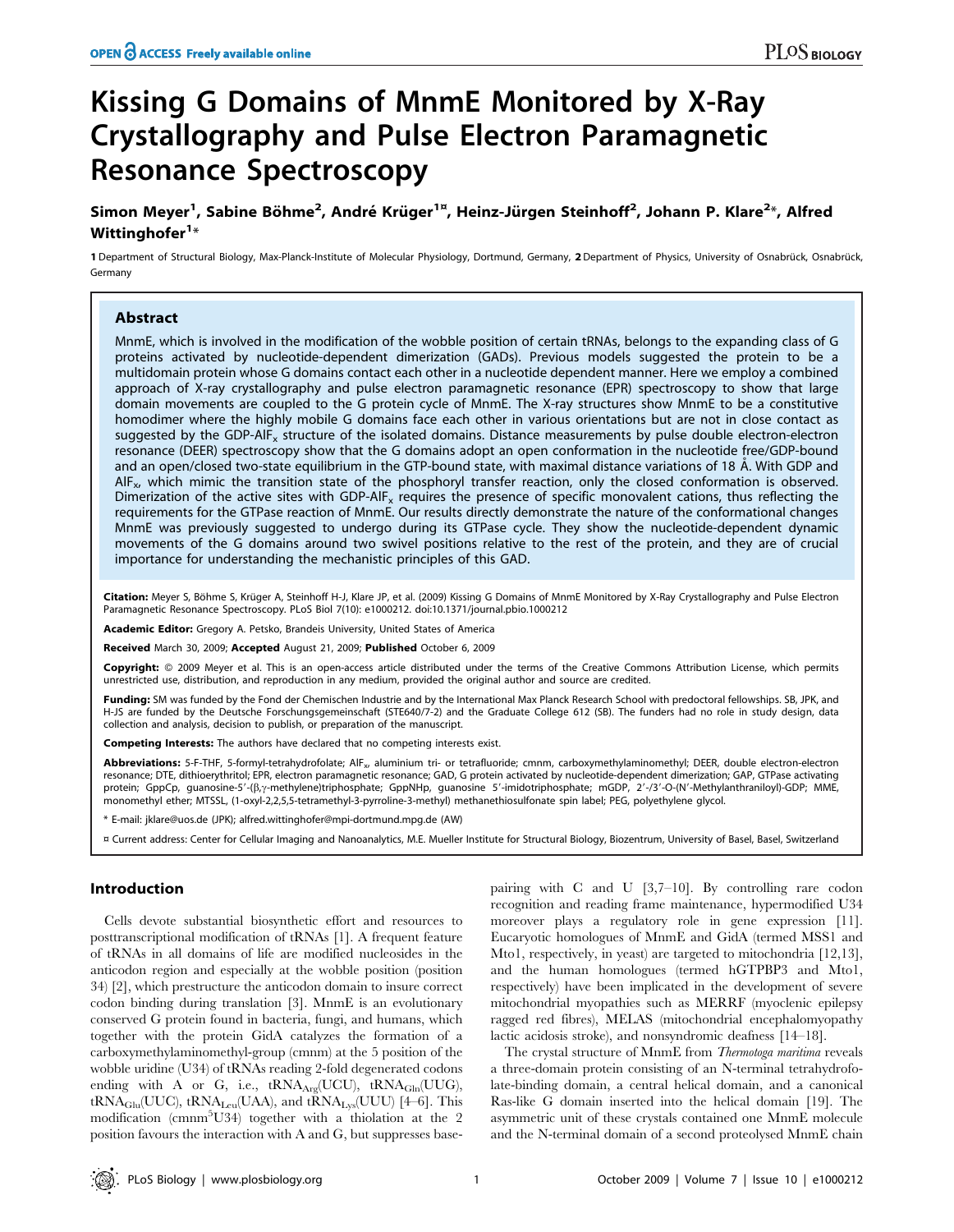## Author Summary

MnmE is an evolutionary conserved G protein that is involved in modification of the wobble U position of certain tRNAs to suppress translational wobbling. Despite high homology between its G domain and the small G protein Ras, MnmE displays entirely different regulatory properties to that of many molecular switch-type G proteins of the Ras superfamily, as its GTPase is activated by nucleotide-dependent homodimerization across the nucleotide-binding site. Here we explore the unusual G domain cycle of the MnmE protein by combining X-ray crystallography with pulse electron paramagnetic resonance (EPR) spectroscopy, which enables distance determinations between spin markers introduced at specific sites within the G domain. We determined the structures of the full-length MnmE dimer in the diphosphate and triphosphate states, which represent distinct steps of the G domain cycle, and demonstrate that the G domain cycle of MnmE comprises large conformational changes and domain movements of up to 18 A, in which the G domains of the dimeric protein traverse from a GDP-bound open state through an open/closed equilibrium in the triphosphate state to a closed conformation in the transition state, so as to assemble the catalytic machinery.

interacting with the N-terminal domain of the first molecule, suggesting that MnmE is a dimer in solution (Figure 1A) [19]. By superposition of the first MnmE chain on the second N-terminal domain a model for the full-length homodimer was generated in which the two G domains face each other with a distance of almost 50 Å between the two P-loops (Figure 1A)  $[19]$ .

In contrast to Ras-like small G proteins that require a guanine nucleotide exchange factor (GEF) protein to drive the nucleotide exchange and a GTPase activating protein (GAP) to stimulate hydrolysis [20,21], MnmE displays lower affinities towards nucleotides and a higher intrinsic K<sup>+</sup> -stimulated GTP hydrolysis [19,22– 24]. A G domain dimerization across the nucleotide binding site has been proposed on the basis of biochemical data and the crystal structure of the isolated MnmE G domains in complex with GDPaluminium tri- or tetrafluoride  $(AIF_x)$  (a mimic of the transition state of GTP hydrolysis [25]) [22]. The G domains dimerize via their switch regions to position an invariant Glu-residue (E282) for optimal orientation of a water molecule for the nucleophilic attack of the  $\gamma$ phosphate group [22]. Dimerization stabilizes a highly conserved loop in switch I, the so-called K-loop, to coordinate  $K^+$  in a position analogous to the positive charge of the arginine finger in the Ras-RasGAP system. This explains why  $K^+$  is required both for the GTPase stimulation and for G domain dimerization [22]. On the basis of the common feature that the G domain cycle is regulated by homodimerization, MnmE has been categorized as G protein activated by nucleotide-dependent dimerization (GAD) [26], together with the signal recognition particle (SRP) and its receptor (SR) [27,28], the regulator of Ni insertion into hydrogenases HypB [29], the dynamins [30], the human guanylate binding protein hGBP1 [31], the chloroplast import receptors Toc33/34 [32,33], the septins [34], and the Roc-COR tandem found to be mutated in Parkinson disease [35]. It has been postulated that nucleotide-dependent G domain dimerization activates the GTPase and the distinct biological functions of these proteins, although the mechanisms of coupling G domain dimerization to biological function within this class are diverse and incompletely understood [26].

So far, neither the structural model of the full-length MnmE dimer nor dimerization of the G domains in the context of the fulllength dimer have been proven directly. With the architecture of the proposed dimer model, dimerization of the G domains would require large domain movements suggesting that large conformational rearrangements of the protein are coupled to its GTPase cycle [22]. Here we study these GTPase-coupled rearrangements by trapping the protein in various steps of its GTPase cycle by Xray crystallography and pulse double electron-electron resonance (DEER) spectroscopy in combination with site-directed spin labeling [36–38]. The distance distributions obtained for spin labeled sites in the G domains of MnmE allow us to characterize the G domain movements during the GTPase cycle of MnmE.

# Results

# Crystal Structures of Full Length MnmE Bound to GDP and GppCp

Various MnmE homologous have been screened for crystallization conditions in the presence of GDP,  $GDP-AlF_x$  and guanosine-5'-( $\beta$ , $\gamma$ -methylene)triphosphate (GppCp), and K<sup>+</sup> and were found to crystallize readily in diverse conditions, but only in three cases—Chlorobium tepidum MnmE (CtMnmE) in the presence of K<sup>+</sup>, GDP, or GDP-AlF<sub>x</sub>; Nostoc MnmE (NoMnmE) in the presence of K<sup>+</sup>, GDP, or GDP-AlF<sub>x</sub>; and CtMnmE in the presence of  $K^+$  and GppCp-crystals with sufficient diffraction quality were obtained. In the case of CtMnmE, a polyethylene glycol (PEG) 6000/NaCl-condition produced diffraction quality crystals in the presence of GPD and  $GDP-AIF_x$ . Crystals had the same unit cell parameters and the same space group and are thus isomorphous. NoMnmE crystals with sufficient diffraction were obtained in a PEG 550 monomethyl ether (MME) condition. As with CtMnmE, crystals obtained in the presence of  $GDP-AIF_x$  or GDP were isomorphous. Structure determination showed in both cases that the crystals contained the GDP-bound form of MnmE, despite the presence of  $\text{AlF}_x$ . Quality of crystals grown in the presence of  $GDP-AIF_x$  were somewhat better, hence their datasets were used for structure determination.

CtMnmE?GDP and NoMnmE?GDP (grown in presence of AlF<sub>x</sub>) crystallized in the space groups  $I4(1)22$  and  $P4(3)2(1)2$ , respectively, each with one full length protomer in the asymmetric unit. In both cases homodimers are formed via crystallographic symmetry by means of the N-terminal domains (Figure 1B and 1C). Apart from the location of G domains, the structure is very similar to the dimer model proposed for nucleotide-free MnmE (Figure 1A) [19]. Strikingly, two molecules of 5-formyl-tetrahydrofolate (5-F-THF) were identified in the structure of NoMnmE?GDP, which were apparently copurified from the bacterial expression system (Figure S1A). This suggests a high affinity for 5- F-THF and supports the recently proposed enzymatic mechanism whereby the C1 group of the cmnm modification is donated by THF [19,39]. The cofactor is bound as previously described for the complex prepared in situ [19], with two folate binding sites within the dimer interface of the N-terminal domains. CtMnmE?GDP crystals were incubated with a 5-F-THF-containing cryoprotectant prior to data collection and in the crystal structure 5-F-THF is found in identical positions as in the NoMnmE?GDP-dimer (Figure S1B) and in the TmMnmE-dimer.

In the case of CtMnmE?GppCp, the crystallographic asymmetric unit contained three protomers (chains A, B, C). Molecules B and C form a dimer within the asymmetric unit, while protomer A forms a dimer with its crystallographic symmetry mate (shown in Figure 1D). No density is found for the G domain of molecule C, but crystals applied on an SDS-page confirmed an intact protein (unpublished data). Thus two dimeric structures of CtMnmE?GppCp were analyzed, i.e., the dimer generated by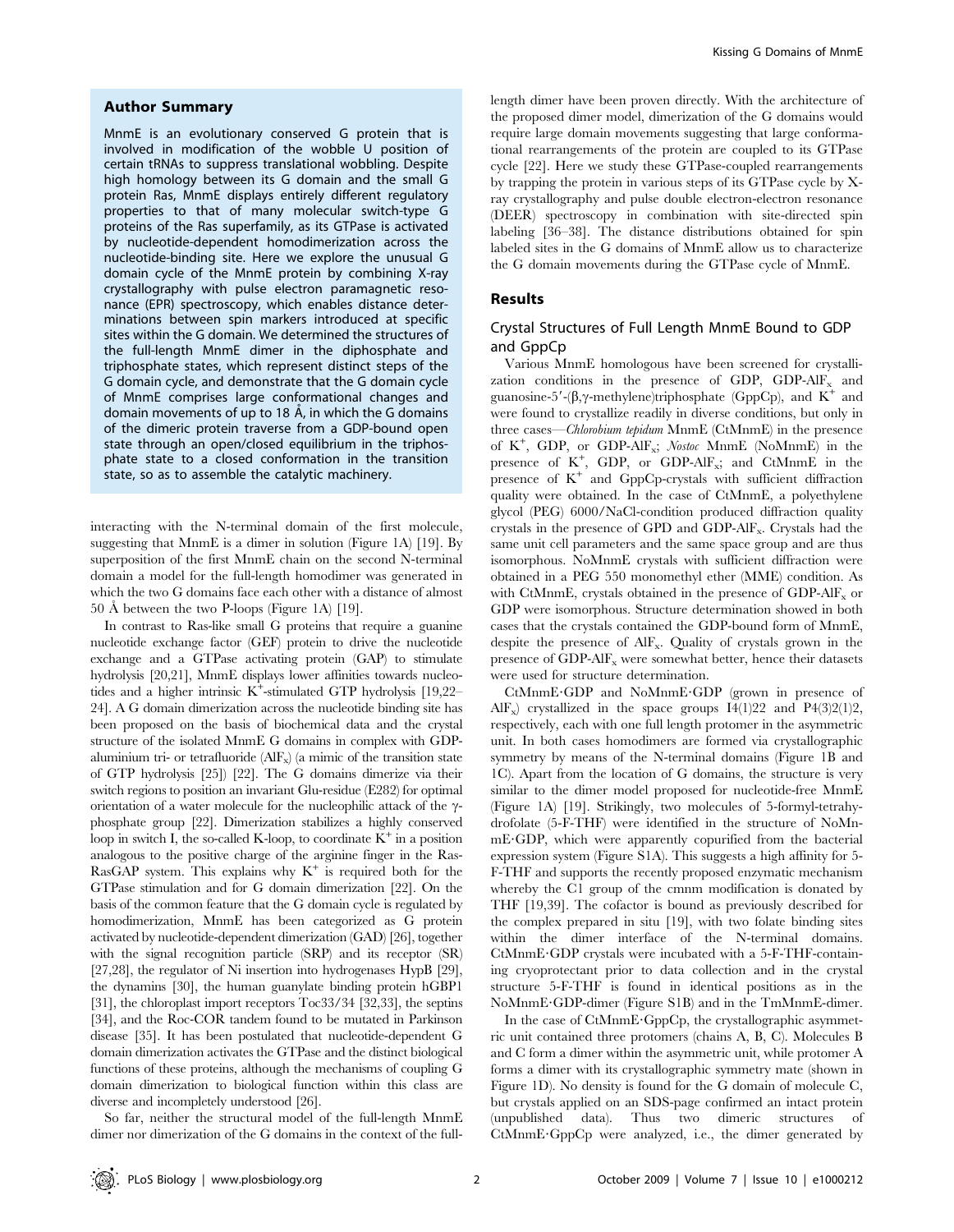

Figure 1. X-ray structures of full-length MnmE dimers. (A) Model of dimeric MnmE obtained from the partial structure of nucleotide-free MnmE from T. maritima, where only the N-terminal domain (NB), but not the helical (HB), or G domain (GB) of molecule B were present in the crystal. The model was obtained by superimposition of molecule A on the N domain of B and the expected positions of the nucleotide binding sites (denoted as NBS) in this model are indicated. (B–D) Ribbon models of X-ray structures of CtMnmE?GDP (B), No MnmE?GDP (C), and Ct MnmE?GppCp (dimer a) (D), with colors of the N, H, and G domains as indicated, and the protomers A and B. doi:10.1371/journal.pbio.1000212.g001

protomer A and a symmetry related chain A (termed ''dimer A'') and the dimer generated by protomer B and a second protomer B docked onto chain C (termed ''dimer B'').

The overall homodimer architecture found in the three structures resembles the proposed model obtained from a partial dimer (Figure 1A), with the G domains facing each other with their nucleotide binding sites (Figure 1B–1D). However, even though triphosphate analogues such as GppCp or  $\text{AlF}_x$  and GDP were used in the crystallization trials, the G domains were separated from each other by large distances. They do not display any structural contacts between each other nor to the N-terminal or helical domains. In all the structures, nucleotides are far apart from each other, with distances of 38 to 56  $\AA$  between the first Ploop glycines' Cα atom (GxxxxGKS motif).

# The Mobile G Domains

In each structure, the G domain adapts the canonical Rasfold with either both switch regions (CtMnmE·GDP, CtMnmE?GppCp) or switch II (NoMnmE?GDP) disordered and thus not resolved. Nucleotides are bound in a way typical for Raslike G domains (Figure S1C–S1E). In CtMnmE?GDP however, no  $Mg^{2+}$  is coordinated to the phosphates, and switch I-contacts to GDP are absent (Figure S1C). In NoMnmE.GDP, two  $\text{Zn}^{2+}$  atoms from the crystallisation condition, localized by their anomalous signal, are coordinated to the G domain. One of these is coordinated to helix  $G\alpha4$  and is involved in crystal contacts (see below), the other occupies the usual  $Mg^{2+}$ -binding site at the  $\beta$ phosphate of GDP (Figure S1D). As Switch I is resolved, but does not contact the bound GDP and since there is no indication for a physiological role of  $\text{Zn}^{2+}$ , we consider this to be a crystallographic artefact also observed in the nucleotide binding pockets of other small G proteins [40].

For conventional G proteins regulated by GAPs [20] as well as for G proteins activated by dimerization [26], AlF<sub>x</sub>-in the  $\gamma$ phosphate binding site mimics the transition state of the phosphor transfer reaction and is considered the litmus test for correct assembly of the active site. In the case of MnmE, this is thought to be achieved by dimerization and close juxtaposition of the two G domains across the nucleotide binding site, as observed for the isolated G domains [22]. Although both GDP-bound structures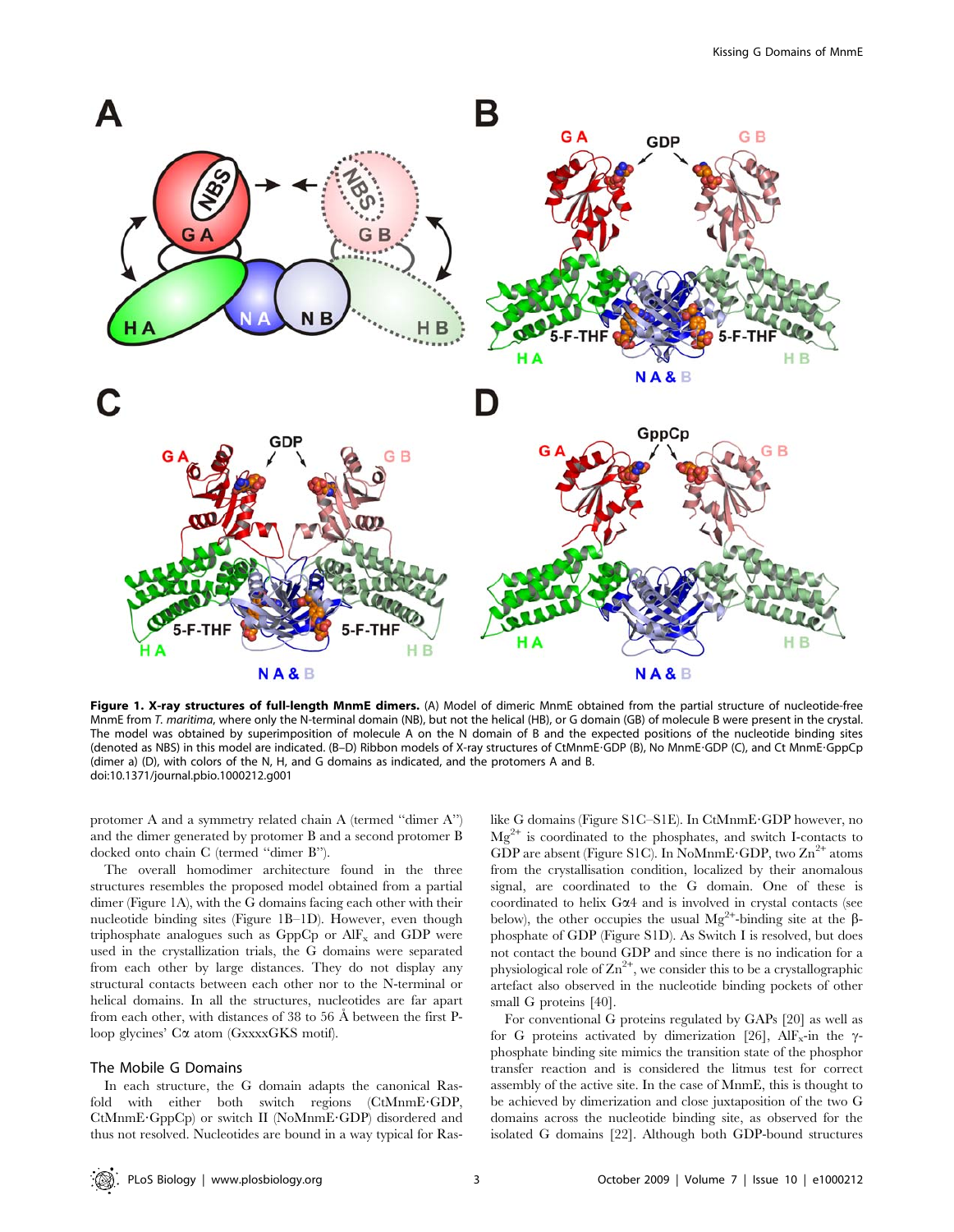have been obtained using GDP and  $\text{AlF}_x$  in the crystallization trials, no electron density for  $\text{AlF}_x$  could be observed (Figure S1C) and S1D). One would thus conclude that close contact between the G domains is not possible in the full-length protein or that the G domains are too mobile for fixation in the crystal and/or that the crystal lattice forces do not allow the close state to occur.

Another possibility would be that crystallisation conditions with high concentrations of precipitants inhibit formation of the closed state of the G domains. Indeed we can show by a previously established fluorometric assay, by which an increase of the fluorescence of  $2'-7/3'-O-N'-methylanthraniloyl$ -GDP (mGDP) bound to MnmE upon addition of  $\text{AlF}_x$  in the presence of  $\text{K}^+$  is attributed to G domain dimerization [22], that in the presence of any of the precipitants used for crystallisation, dimerization of the G domains is severely inhibited in the full length protein (Figure S2). This explains why despite the presence of  $\text{AlF}_x$  in the crystallisation trials only the GDP-bound conformations are found. In the crystals, the G domains are thus trapped in an open state that does not allow tight binding of  $\text{AlF}_x$ , into the  $\gamma$ phosphate binding site.

Superposition of the five available homodimer structures (CtMnmE?GDP, NoMnmE?GDP, CtMnmE?GppCp dimers of molecules A and B, T. maritima MnmE dimer model, generated with pdb 1XZP) reveals that the N-terminal domains align quite well and only minor displacements are present for the helical domains (Figures 2A and S3; Table 1). Strikingly, the superposition shows large rotational and translational displacements of the G domains (Figures 2A–2C and S3), which are reflected in their higher root mean square deviation (RMSD) values (Table 1) leading to separation of nucleotide binding sites between, for instance, CtMnmE·GDP and NoMnmE·GDP by 18  $\dot{A}$  (C $\alpha$ -C $\alpha$ ) distance of the first P-loop glycines) (Figure 2A). This becomes clearly visible in the displacement of the G domain  $\beta$ -sheets and of helix  $G\alpha6$  (Figure 2B and 2C). A video generated from the five homodimer structures makes the drastic displacements of the G domains evident and highlights the dynamic character of the G domains (Video S1).

The different orientations indicate that the G domains are highly flexible with regard to the rest of the protein probably due to the rather loose connections between G and helical domains. A conserved glycine residue is situated between helix  $H\alpha5$  and the first strand of the G domain  $\beta$ -sheet (Figure 2C), which because of its higher conformational freedom could function as a hinge (''Nhinge"). A second hinge point ("C-hinge") is where a not-wellordered loop attaches the C-terminal end of the G domain after G $\alpha$ 6 to the helical domain (Figure 2B). The angle by which G $\alpha$ 6 is shifted spans up to  $47^\circ$ . In the crystal structure of CtMnmE?GppCp this loop region is not resolved underlining its high flexibility.

Although crystals grew under many more conditions, crystals diffracting to reasonable resolution were only obtained in the cases reported here. This result is most likely due to the fact that in these cases, crystal contacts trap the G domains in defined orientations (Figure S4), whereas in the weakly diffracting crystals the G domains are only loosely packed causing lattice disorder. The G domains in the CtMnmE?GDP and NoMnmE?GDP structures pack against symmetry mates with contact areas of  $376 \text{ Å}^2$  and  $488 \text{ Å}^2$ . In NoMnmE·GDP a  $\text{Zn}^{2+}$ -ion tightly links the G domain to symmetry mates (Figure S4A), while in CtMnmE?GDP the G domains fix each other by a toothing upside-down arrangement (Figure S4B). Crystal contacts of G domains A and B in the CtMnmE·GppCp structure comprise areas of 845  $\AA^2$  and 987  $\AA^2$ , respectively. Docking the G domain of molecule B (or A) into the asymmetric unit of the CtMnmE?GppCp structure to the position

expected for the G domain of molecule C would create a much smaller hypothetical crystal contact area of only 18  $\AA^2$  (or 131  $\AA^2$ ). Thus we would expect that the G domain of molecule C is present in the crystal but, due to its high mobility and absence of sufficient crystal contacts, is not visible in the electron density map. This is similar to the recent structure of the Roco protein, which is also a GAD protein. There, the second G domain of the constitutive dimer is present in the crystal but can not be identified in the electron density map [35].

# G Domain Mobility Measured by DEER

To test whether the ''open'' G domain arrangement found in our GDP- and GppCp-bound structures is representative for the conformation in solution and to identify and characterize the putative transition state with closed G domains, which could not be obtained by crystallization, we applied four-pulse DEER spectroscopy [36–38], to measure distances between nitroxide spin labels in the G domains of full-length EcMnmE in different steps of the GTPase cycle. Positions mutated to cysteine for spin labeling with (1-oxyl-2,2,5,5-tetramethyl-3-pyrroline-3-methyl) methanethiosulfonate spin label (MTSSL) are Glu287, close to the top of the G domain in Ga2, Ser278 in switch II, and Asp366, located in  $G\alpha6$ , and, as shown in Figure 3, result in the introduction of two symmetry-related spin labels in the functional MnmE dimer. As a possible ''negative control'' we also spin labeled position Ile105 in the N-terminal domain, for which no distance changes are expected. The  $C\beta$ -C $\beta$  distances between these sites derived from the structures of the open and the model of closed state are listed in Table 2. To avoid unwanted side effects of cysteine substitutions, only nonconserved, surface-exposed residues have been selected. Furthermore, mutant proteins were assayed for K<sup>+</sup>-stimulated GTPase activity with and without attached MTSSL-label. No impairment of GTPase activity in comparison to wild type could be observed by the mutation itself or the introduction of the spin label (Table S1). Since efficient GTPase activity in the presence of  $K^+$  is strictly dependent on correct  $K^+$ -binding and G domain dimerization [22], we can conclude that the structural and functional aspects of G domain dimerization and GTPase activity of the mutants are preserved in the proteins used for DEER.

#### Nucleotide Free and GDP-Bound State

Figure 4A illustrates the results of the DEER measurements in the presence of 100 mM KCl, where the left panel shows the background-corrected dipolar evolution data, the centre panel the respective dipolar spectra, and the right panel the corresponding distance distributions (obtained by Tikhonov regularization; see Methods), which are summarized in Table 2. The DEER analysis of mutant E287R1 (R1 denotes the MTSSL side chain), close to the top of the G domain in  $G\alpha2$ , indicates one major peak centered at a distance of 55 Å for the apo- and 53 Å for the GDPbound state. This distances correspond well to the  $C\beta$ - $C\beta$ distances in the TmMnmE crystal structure model of  $53 \text{ Å}$  (the corresponding residues in the CtMnmE and NoMnmE structures are not resolved) and is therefore in agreement with an open conformation of the G domains. For D366R1 (situated at  $G\alpha_0$ ), a well-defined interspin distance distribution centered at 67 Å in the apo- state and 65 A˚ in the GDP-bound state could be observed in good agreement with the distances obtained from the TmMnmE dimer model  $(62 \text{ Å})$  and NoMnmE $\cdot$ GDP  $(63 \text{ Å})$ , suggesting again an open conformation of the G domains. The corresponding  $C\beta$ -C $\beta$  distance in CtMnmE·GDP dimer is somewhat shorter (57 Å), which is due to the different orientation of G domains in this structure (Figure 2A) and to the different tilting of  $G\alpha6$  (Figure 2B). From the E287R1 and D366R1 data in the apo- and GDP-bound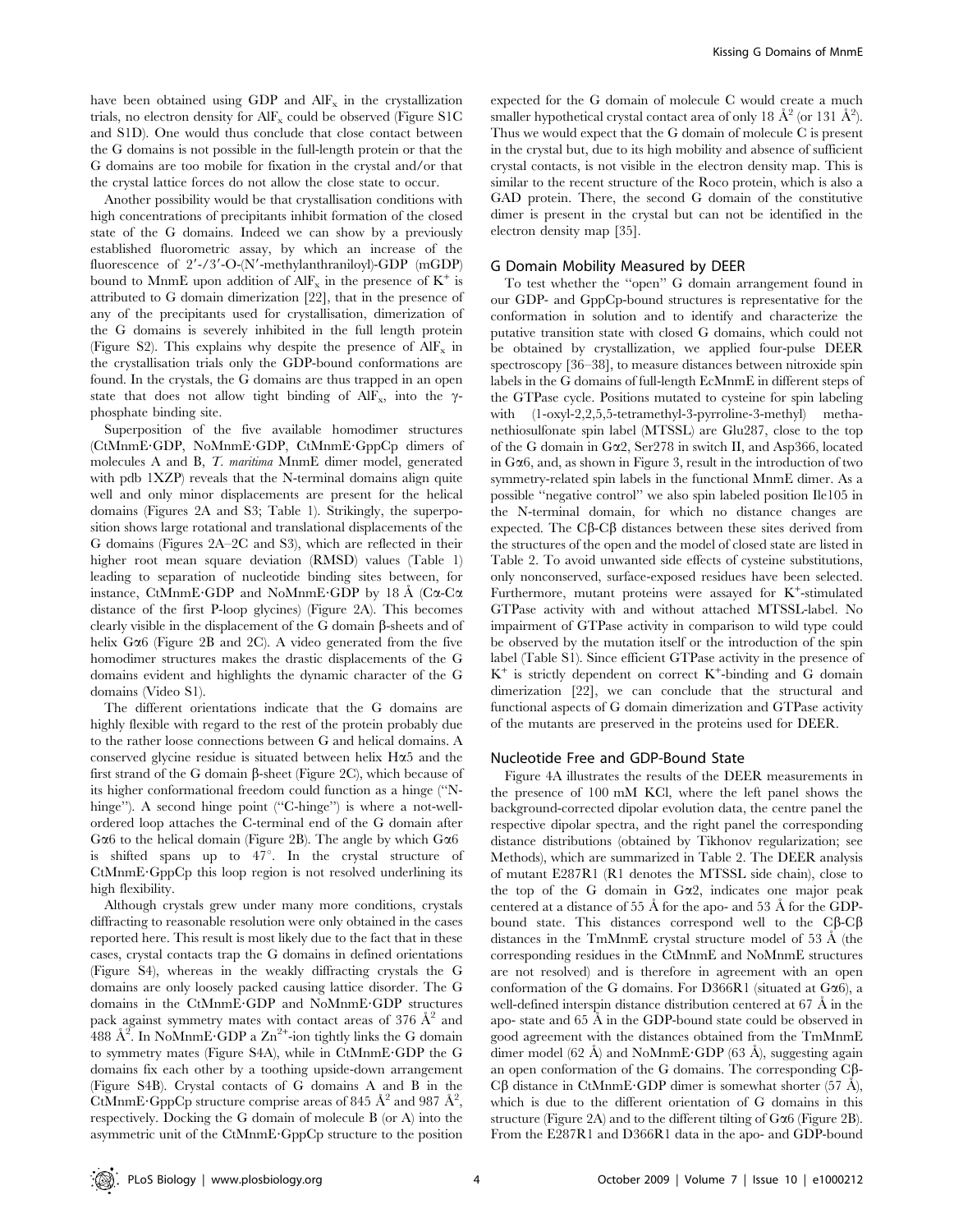

Figure 2. Orientations of the G domain. (A) Superimposition of CtMnmE·GDP (green) and NoMnmE·GDP (blue) dimers (displayed as ribbon models) via the N-terminal and helical domains with domains labeled as in Figure 1, highlighting the G domains, the relative movements of the nucleotides (displayed as spherical models), and the N- (yellow spheres) and C-hinge (yellow tubes), shown in detail in (B, C). (B, C) Superimposition of the C-hinge (B) and the N-hinge adjacent to helix Ha5 of the H domain (C) of the Ct and NoMnmE structures (coloring as in [A]) together with the corresponding parts of CtMnmE GppCp, (chain A, red), highlighting the relative movements of the last helix of the G domain, Ga5 (B), and of the G domain  $\beta$ -sheet (C). The part of the C-hinge in CtMnmE GppCp not resolved in the X-ray structure is depicted as dashed yellow line (B). doi:10.1371/journal.pbio.1000212.g002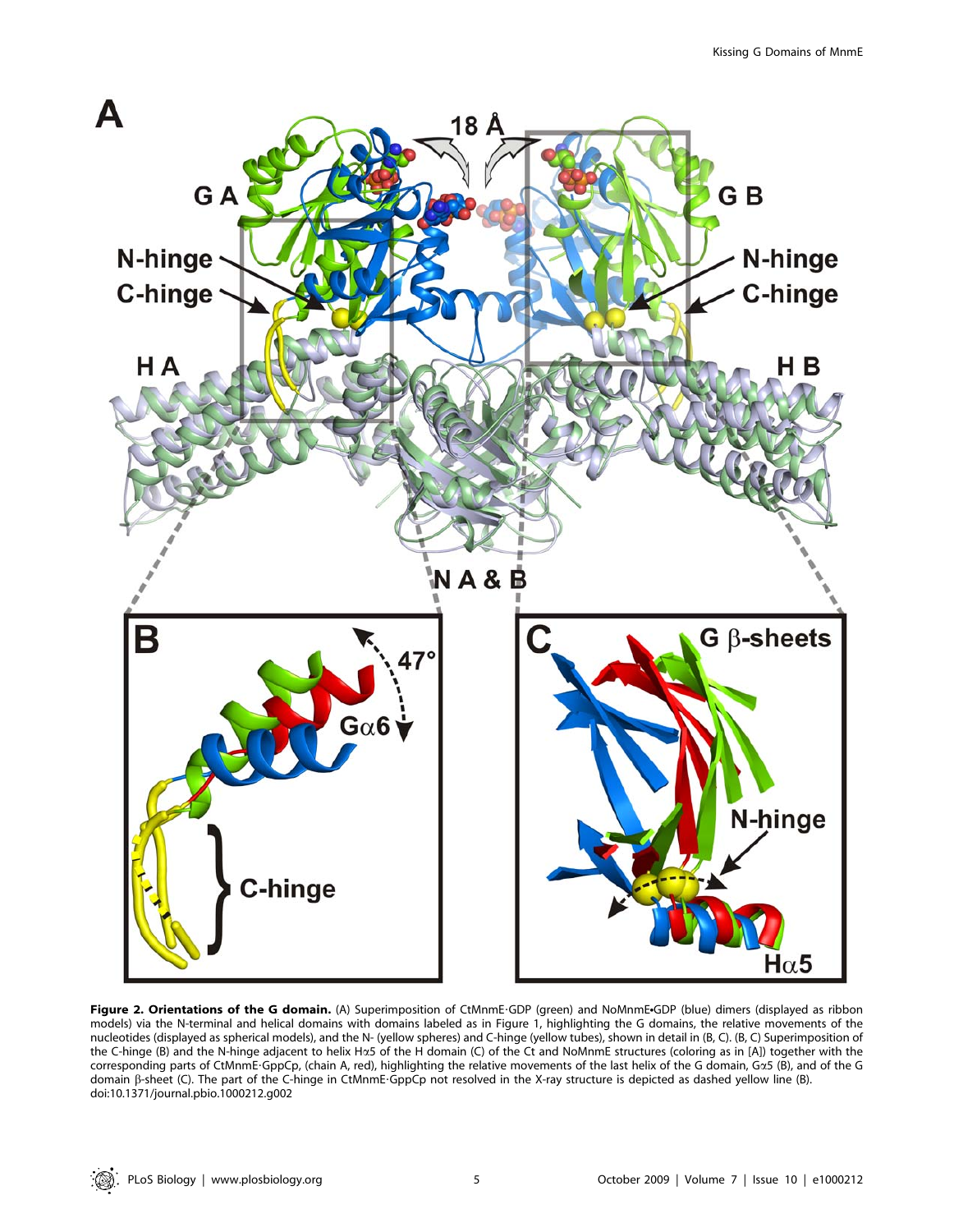Table 1. Average RMSD of each N-terminal domain, helical domain, and G domain from a superposition of the five MnmE structures (CtMnmE·GDP, CtMnmE·GppCp A and B, T. maritima MnmE [pdb 1XZP], NoMnmE·GDP) with NoMnmE?GDP as reference structure.

#### Average RMSD/A˚ to NoMnmE?GPD

| Domain                | <b>N-Terminal</b><br>Domain | <b>Helical</b><br>Domain | G<br>Domain |
|-----------------------|-----------------------------|--------------------------|-------------|
| CtMnmE·GDP            | 1.37                        | 1.79                     | 9.47        |
| CtMnmE.GppCp, chain A | 1.04                        | 1.64                     | 7.62        |
| CtMnmE.GppCp, chain B | 1.28                        | 2.31                     | 9.84        |
| T. maritima MnmE      | 1.59                        | 2.61                     | 6.53        |

doi:10.1371/journal.pbio.1000212.t001

states, we conclude that instead of a continuum of freely moving orientations, the MnmE G domains seem to have defined major orientation reflected by the distance distributions.

In contrast, the analysis for S278R1 (switch II region) by Tikhonov regularization did not allow discrimination between a continuum of distances ranging from 25  $\AA$  to 50  $\AA$  with increasing probabilities for larger distances (shown in dark colours) or three to four distinct distances corresponding to different protein and/or spin label conformers (shown in pale colours). To clarify this issue, we additionally fitted the GDP data with a Monte Carlo/SIMPLEX algorithm assuming a sum of Gaussian-distributed conformers contributing to the dipolar evolution data (Figure 4B) [41]. The experimental data were satisfactorily reproduced by a distance distribution with two Gaussian populations, which are well defined as judged by the  $\chi^2$  surfaces, summing up to a broad distribution in the range 30–50 Å. Possible explanations for such a continuum in the distance distribution could be (i) that the labeled position is

located in the switch II region, which is flexible in the free and GDPbound states, in line with the X-ray results, or (ii) that the spin label side chains are not restricted in their conformational space and populate multiple rotamers, or (iii) a combination of (i) and (ii). A general continuum of G domain orientations can be excluded from the results for positions E287R1 and D366R1. Control measurements of K<sup>+</sup> -stimulated GTPase activity (Table S1) make severe structural perturbations appear unlikely. Instead the deviation from the C $\beta$ -C $\beta$  distance of 22 Å in the TmMnmE dimer model is probably due to a switch II conformation induced by crystal packing forces. It has been observed before, that even in structures of the same G protein-nucleotide complex different switch II conformations were induced by crystal packing forces [42]. Nevertheless, the most pronounced distances between  $40-50$  Å as well as the minor fractions situated between 30 and 40 Å observed by DEER are in strong agreement with an open state of the G domains as observed in the apo- and GDP-bound crystal structures.

#### GppNHp-Bound State

In the presence of the nonhydrolizable GTP analogue guanosine 5'-imidotriphosphate (GppNHp) the distance distributions comprise two fractions with different interspin distances for all three labeled positions. One larger distance (E287R1, 55 Å; D366R1, 63 Å; and S278R1, 43 Å) corresponds to the open state of the G domains as observed for the nucleotide-free and GDP-bound forms, whereas the other distance, contributing about 30% to the distance distribution (average value calculated from the area under the distance distribution curve) is characterized by significantly shorter distances (E287R1, 37 Å; D366R1, 47 Å; and S278R1, 27 Å), clearly indicating the presence of a second conformation, where the two G domains are in close proximity. As for the GDP-bound state, the GppNHp data for S278R1 were additionally fitted assuming a sum of Gaussian distributions. Despite differences especially in the distribution width for the two populations, this approach also reveals the presence of the two conformations of the G domains. In



Figure 3. Spin label sites in the MnmE dimer. Position of residues that were mutated to Cys and spin labeled (yellow spheres), with dashed lines indicating distances between residues in the open (A) and closed (B) conformation. Domains are labeled as in Figure 1. In (B) GDP-AlF<sub>x</sub> is displayed as stick model, Mg<sup>2+</sup> as grey sphere and K<sup>+</sup> as blue spheres. C $\beta$ -C $\beta$  distances were calculated from the respective residues for the open conformation represented from the model in Figure 1a (generated with pdb 1XZP) and the closed conformation obtained from the structures of the G domain in the GDP-AlFx state (pdb 2GJ8), as summarized in Table 2. doi:10.1371/journal.pbio.1000212.g003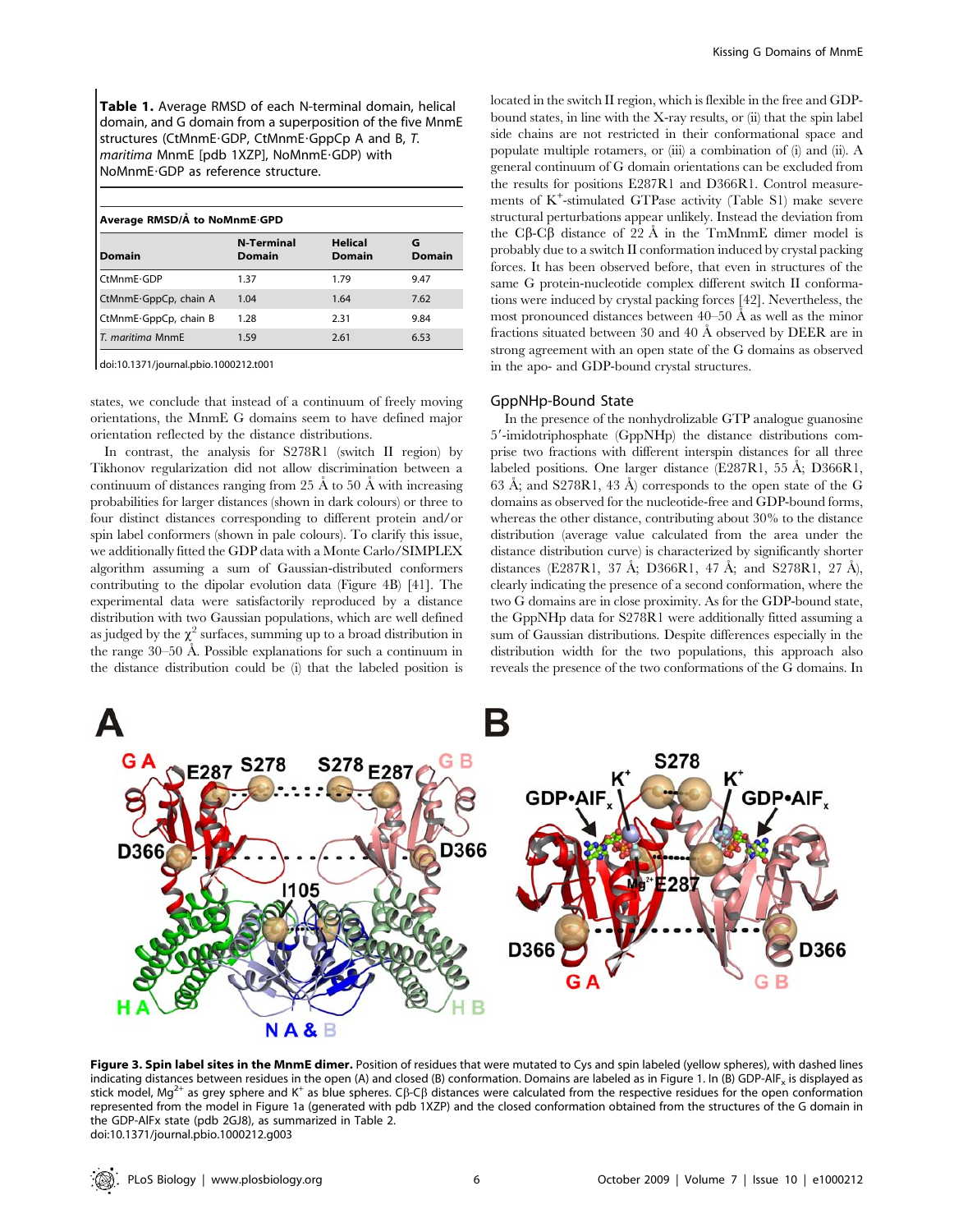Table 2. CB-CB distances between pair of residues mutated to Cys for MTSSL labeling measured in various MnmE dimer crystal structures and maxima in distance distributions for the pair of spin labels from experimentally determined DEER distance distributions.

| <b>Residue<sup>a</sup> Mutated to Cys</b> | <b>Nucleotide State</b> | Cβ-Cβ Distance from X-ray<br>Structures/Å | <b>Maximum in DEER Distance</b><br>Distribution/Å <sup>b</sup> |
|-------------------------------------------|-------------------------|-------------------------------------------|----------------------------------------------------------------|
| E287R1, Gα2                               | apo                     | 53 <sup>c</sup>                           | 55                                                             |
|                                           | GDP                     |                                           | 53                                                             |
|                                           | GppNHp                  |                                           | 37, 55                                                         |
|                                           | $GDP-AIF_x$             | 28 <sup>d</sup>                           | 36                                                             |
| E366R1, Gα6                               | apo                     | 62 <sup>c</sup>                           | 67                                                             |
|                                           | GDP                     | 57 $^{\rm e}$ , 63 $^{\rm f}$             | 65                                                             |
|                                           | GppNHp                  | 49 $9,53$ <sup>h</sup>                    | 47, 63                                                         |
|                                           | $GDP-AIF_{x}$           | 47 <sup>d</sup>                           | 48, 58                                                         |
| S278R1, switch II                         | apo                     | 22 <sup>c</sup>                           | $25 - 50(46)$                                                  |
|                                           | GDP                     |                                           | $25 - 50(47)$                                                  |
|                                           | GppNHp                  |                                           | 27, 43                                                         |
|                                           | $GDP-AIF_x$             | 18 <sup>d</sup>                           | 28                                                             |
| I105R1, N-terminal domain                 | apo                     | 37 <sup>c</sup>                           | 29                                                             |
|                                           | GDP                     | 36 <sup>e</sup> , 37 <sup>f</sup>         |                                                                |
|                                           | GppNHp                  | $36^9$ , $36^h$                           |                                                                |
|                                           | $GDP-AIF_{x}$           |                                           | 29                                                             |

Note that not all residues selected for spin labeling are resolved in all X-ray structures.

<sup>a</sup>Numbering according to *E. coli* MnmE sequence.<br><sup>b</sup>Maior maxima are bigblighted in hold

**b**Major maxima are highlighted in bold.

<sup>c</sup>T. maritima homodimer model (generated with pdb 1XZP).

<sup>d</sup>From E. coli G domain dimer (pdb 2GJ8).

eFrom CtMnmE.GDP.

from NoMnmE.GDP.

<sup>9</sup>From CtMnmE·GppCp, dimer A.

<sup>h</sup>From CtMnmE·GppCp, dimer B. doi:10.1371/journal.pbio.1000212.t002

the X-ray structure of the  $\text{AlF}_x$ -complexed G domain dimer, the C $\beta$ -C $\beta$  distance of the S278- and E287-pair are 18 Å and 28 Å, respectively and thus somewhat shorter as compared to the GppNHp DEER data (S278R1, 27 Å; E287R1, 37 Å). However the MTSSL-side chain itself has an average length of 7 Å between the nitroxyl-radical and the C $\beta$ -atom [43]. This can increase the measured distance up to  $14 \text{ Å}$  for a pair of MTSSL side chains, depending on their rotamer orientation. The longer distances of the short distance maxima in the GppNHp-distance distributions of S278R1 and E287R1 measured in solution are thus most likely the result of a closed conformation of G domains, where the MTSSL side chains protrude away from the symmetry axis of the G domain dimer. Overall, the GppNHp measurements lead us to conclude that in the presence of GppNHp two conformations are in thermal equilibrium. In the crystal structure of GppCp-bound MnmE the G domains are found in the open state, indicating that this equilibrium is shifted towards the open state under the crystallization conditions.

# GDP-AlFx–Bound State

In the presence of the transition state mimic GDP-AlF<sub>x</sub>, S278R1 and E287R1 show a single population maximum, with defined distances of  $28 \text{ Å}$  and  $36 \text{ Å}$ , respectively, in line with a closed conformation (Figure 4). The observed distances are close to the observed C $\beta$ -C $\beta$  distances in the crystal structure of the GDP-Al $F_x$ – bound G domain dimer structure  $(S278, 18 \text{ Å}; E287 28 \text{ Å})$ , with deviations due to spin label conformations as discussed above. Compared to the distances characterizing the closed conformation in the presence of GppNHp, the distance distributions for the transition state mimic are sharper and the maxima are slightly shifted. For E287R1 it decreases by about  $1-2$  Å and for position  $S278R1$  the broad distribution between 20 and 30 Å converts to a more defined but asymmetric distribution with a major distance of 28 Å, which is well reproduced also by the Monte Carlo approach (Figure 4B). For position D366R1 two major fractions with inter spin distances of 58 and 48  $\AA$  are visible, presumably due to two different rotamer populations of the spin label side chain. The maximum at 48 Å corresponds nicely to the  $C\beta$ -C $\beta$  distance in the GDP-AlF<sub>x</sub>–bound G domain structure, whereas the 58Å distance likely represents an MTSSL-rotamer population pointing away from each other. As is obvious from the distance distributions for the GppNHp and the GDP-Al $F_x$  state, the closed state in the presence of  $GDP-AIF_x$  slightly differs from that in the presence of  $GppNHp$ suggesting that on the reaction pathway from the triphosphate state to the GTPase competent conformation further rearrangements in the active site of the G domains take place. Overall the distance maxima are shifted to shorter distances in the GDP-AlF<sub>x</sub> state as compared to the apo-, GDP- and GppNHp distances. This shows that the G domains adapt a closed conformation as observed in the  $GDP-AIF_{x}$ -complexed G domain structure.

## Position Ile105 in the N-Terminal Domain

To explore whether G domain dimerisation leads to domain rearrangements in the N-terminal dimerization domain, a spin label was introduced at position Ile105 (Figure 3A). A comparison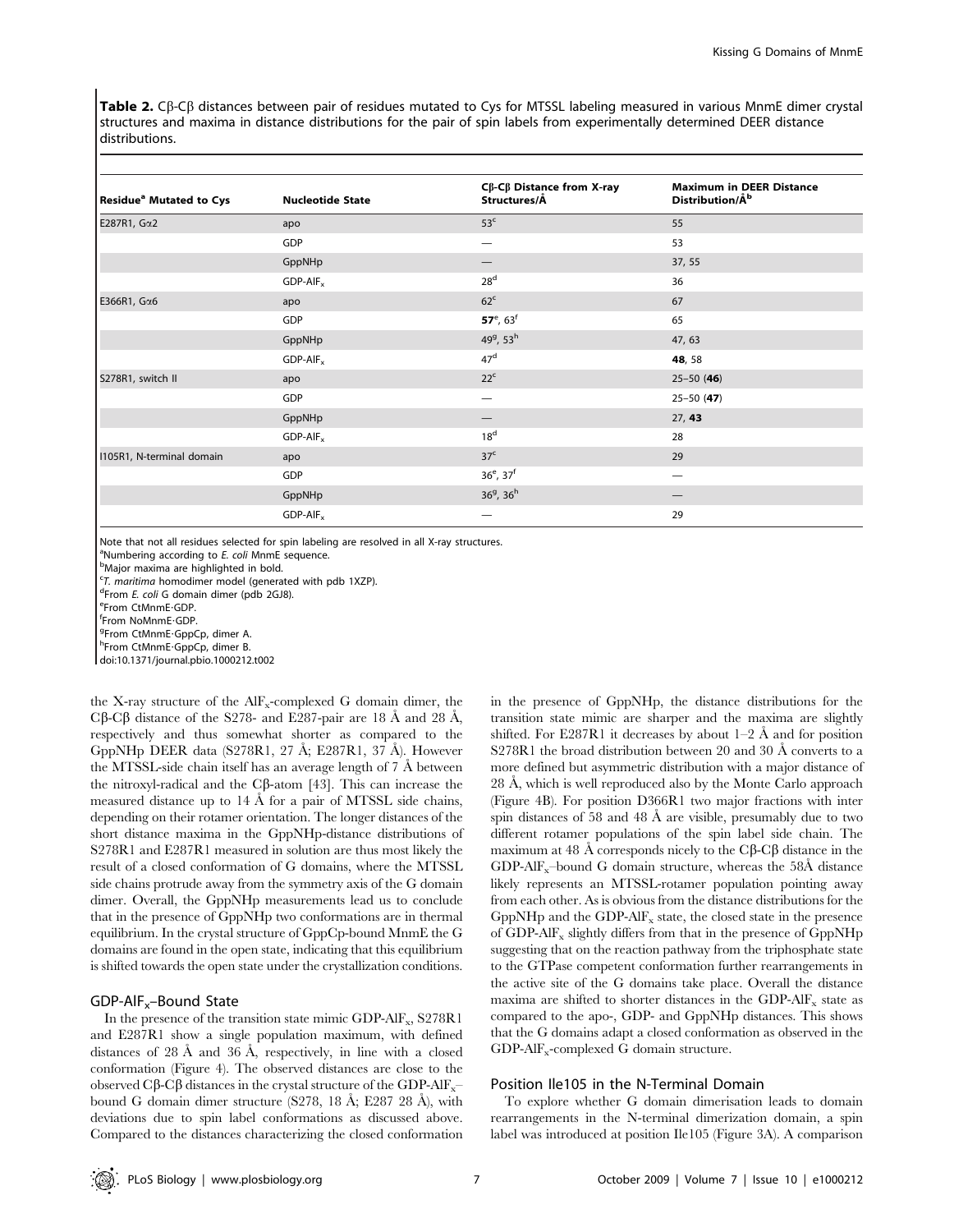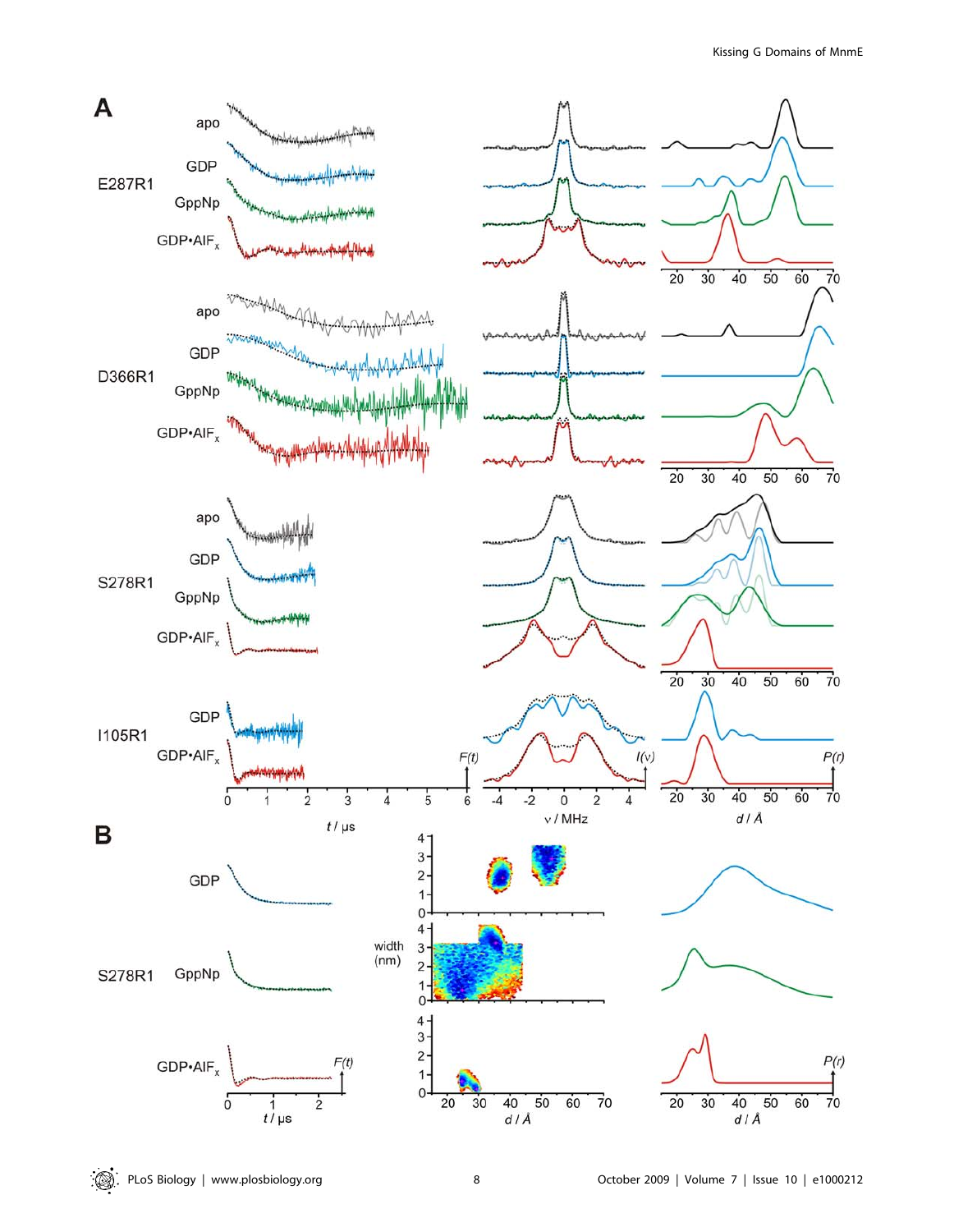Figure 4. DEER characterization of nucleotide-dependent domain movements of MTSSL labeled MnmE (E287R1, D366R1, S278R1, and I105R1). (A) Left panel, background corrected dipolar evolution data for the apo, GDP, GppNHp, and GDP-AlF<sub>x</sub> state of the respective MnmE mutants as indicated. Centre panel: dipolar spectra (Fourier transformation of the dipolar evolution data in the left panel). Right column: distance distributions obtained by Tikhonov regularization. All plots are normalized by amplitude. Broken lines in the left and center panel are fits to the data obtained by Tikhonov regularization. For S278R1 in apo, GDP, and GDP-AlFx state, alternative fits and resulting distance distributions obtained with smaller regularization parameters  $\alpha$ , are shown in corresponding pale colours. (B) Data for S278R1 in the GDP-, GppNHp-, and GDP-AlF<sub>x</sub> state analyzed assuming a sum of Gaussian distributed conformers. Left panel: background corrected dipolar evolution data. Centre panel: goodness-of-fit ( $\chi^2$ ) surfaces, created by random sampling of distance and width for each Gaussian population in the distance distributions shown in the right panel. Plots in the left and right column are normalized by amplitude. Broken lines in the left panel are fits to the data. doi:10.1371/journal.pbio.1000212.g004

of the distance distributions obtained for the GDP state (open conformation) and  $GDP-AIF_x$  state (closed conformation) does not show any significant differences concerning the major population in the distance distribution with an average distance of 29 Å for both nucleotide states (Figure 4A; Table 2), indicating, that closing of the G domains does not significantly disturb the overall integrity of the N-terminal domains. The deviation to the corresponding C $\beta$ -C $\beta$  distances in the various dimer models (36 Å, 37 Å) are likely due to spin label rotamer conformations.

# Cation Dependence of G Domain Dimerization

Previous studies have shown  $K^+$  ions to activate the MnmE GTPase. This follows from the finding that dimerization of the MnmE G domains and  $GDP-AIF_x$  complex formation strictly require K<sup>+</sup>, which is bound in the dimer interface (Figure 3B), such that its position overlaps with that of an Arg finger required for the GAP-mediated GTP hydrolysis on Ras-like G proteins [20,22]. Moreover, GTPase activity and  $\text{AlF}_x$ -induced dimerization are at least partially stimulated by cations with an ionic radius comparable to  $K^{\ddagger}$  (1.38 Å) such as  $Rb^{\ddagger}$  (1.52 Å) and, to a lesser extent,  $NH_{4}^{\phantom{1}\ddagger}$ (1.44 Å), whereas  $\text{Na}^+$  (0.99 Å) and  $\text{Cs}^+$  (1.67 Å) do not show this effect [22]. Consistent with this,  $Rb^+$  and  $NH_4^+$  were also found to be coordinated to the  $K^+$  binding site in two MnmE G domain dimer structures GDP complexed with  $\text{AlF}_x$  (pdb 2GJ9 and 2GJA) [22]. To analyze the cation dependency of G domain dimerization in full-length protein in solution, we determined distance distributions for the sites S278R1 and E287R1 in the apo, GDP,  $GDP-AIF_{x}$ , and  $GppNHp$  bound state in the presence of various cations, i.e.,  $\text{Na}^+$ ,  $\text{K}^+$ ,  $\text{Rb}^+$ ,  $\text{Cs}^+$ , and for S278R1 additionally in the presence of  $NH_4^+$  for the GDP and GDP-AlF<sub>x</sub> state (Figure 5).

The distance distributions and dipolar time traces show that in the presence of GDP-AlF<sub>x</sub> only  $K^+$  is capable for shifting the equilibrium completely towards the closed G domain dimer. The ability of the respective cations to stabilize G domain dimerization follows the order  $K^+$ > $Rb^+$ > $NH4^+$ > $Cs^+$  $\approx$  $Na^+$ , clearly correlated with their ionic radii and their ability to stimulate GTP hydrolysis [22]. In the presence of GppNHp, we observe the same order of cations with regard to their capability for shifting the equilibrium towards the closed state. Notably,  $\text{Cs}^{\ddag}$ , which is completely unable to stabilize G domain dimerization, seems to have an influence on switch II conformational dynamics and on the overall orientation of the G domains, as seen from the significantly broadened and shifted distance distributions compared to those for the other cations.

# Discussion

Understanding how GADs use the GTPase cycle as the driving force to perform a variety of functions like insertion of signal sequences into the ER translocon by the SRP/SR system [44], tRNA modification by MnmE [19,22], kinase activation by the Parkinson kinase LRRK2 [45], or metal ion delivery to hydrogenases [46] is a crucial step for elucidating the diverse mechanism by which these proteins operate. Although within this

class of proteins MnmE is one of the structurally and biochemically best characterized and a model for the GTPase cycle dependent G domain dimerization has been proposed [22], neither the structural model of the full-length MnmE dimer nor dimerization of the G domains in the full-length dimeric protein have been proven directly.

Here we have applied a combined approach of X-ray crystallography and pulse electron paramagnetic resonance (EPR) spectroscopy to study the behavior of the G domains in full-length MnmE in different steps of the GTPase cycle. We were able to solve the first Xray structures of full-length MnmE in complex with nucleotides. The structures confirm the previously postulated homodimer model [19] according to which MnmE constitutively dimerizes via its N-terminal domain whereas the G domains, separated by a large distance of approximately 48 Å (measured from  $C\alpha$  of the first glycine of the Ploop), face each other with their nucleotide binding sites. The distance distributions obtained by DEER of MnmE in the apo, GDP, and GppNHp state reveal that the G domains are far apart also in solution excluding that the open conformations in the crystal structures are crystallographic artefacts. Comparison of the different full-length structures reveals that the G domains are present in drastically different orientations suggesting them to be highly mobile elements capable of moving independently with regard to the other domains. As judged from the X-ray structure, they need to overcome a 20–30-Å distance gap on formation of the GDP-AlF<sub>x</sub> complex [22]. In contrast to the X-ray data, the DEER distance distributions suggest the presence of one defined orientation for the open state in solution, arguing that the different G domain orientations in the Xray structures result from crystal packing forces. That reasonable diffraction data can only be obtained when the G domains are stabilized by packing interaction is a further indication for their high mobility. Moreover, for CtMnmE we find different orientations between the GDP- and GppCp-bound structures and even between different molecules in one asymmetric unit of CtMnmE.GppCp.

Although the crystals for all structures presented here were grown in the presence of  $K^+$  and triphosphate or a transition state mimic to induce G domain dimerization, the structures show the G domains in an open state, suggesting that the closed state is not stable under crystallization conditions. We can demonstrate indeed using a fluorometric assay with mant-GDP, that close juxtaposition of G domains with AlFx is inhibited in the presence of crystallization precipitants.

The interspin distances between the spin labeled G domains obtained by DEER directly prove for the first time that the G domains contact each other in the presence of triphosphate or transition state analogs. A notable feature of the GppNHp-bound state is the coexistence of an open and closed state, pointing out that a triphosphate analog is not sufficient to fully stabilize the closed state. However, recently a stabilizing effect of GidA on the closed state of the G domains was shown, indicating that regulation of the MnmE G domain cycle is coupled to other components of the tRNA-modification system [6]. Unlike the results from X-ray structures, the EPR data, under low salt and in the absence of PEG, do not show a continuum of conformations but rather particular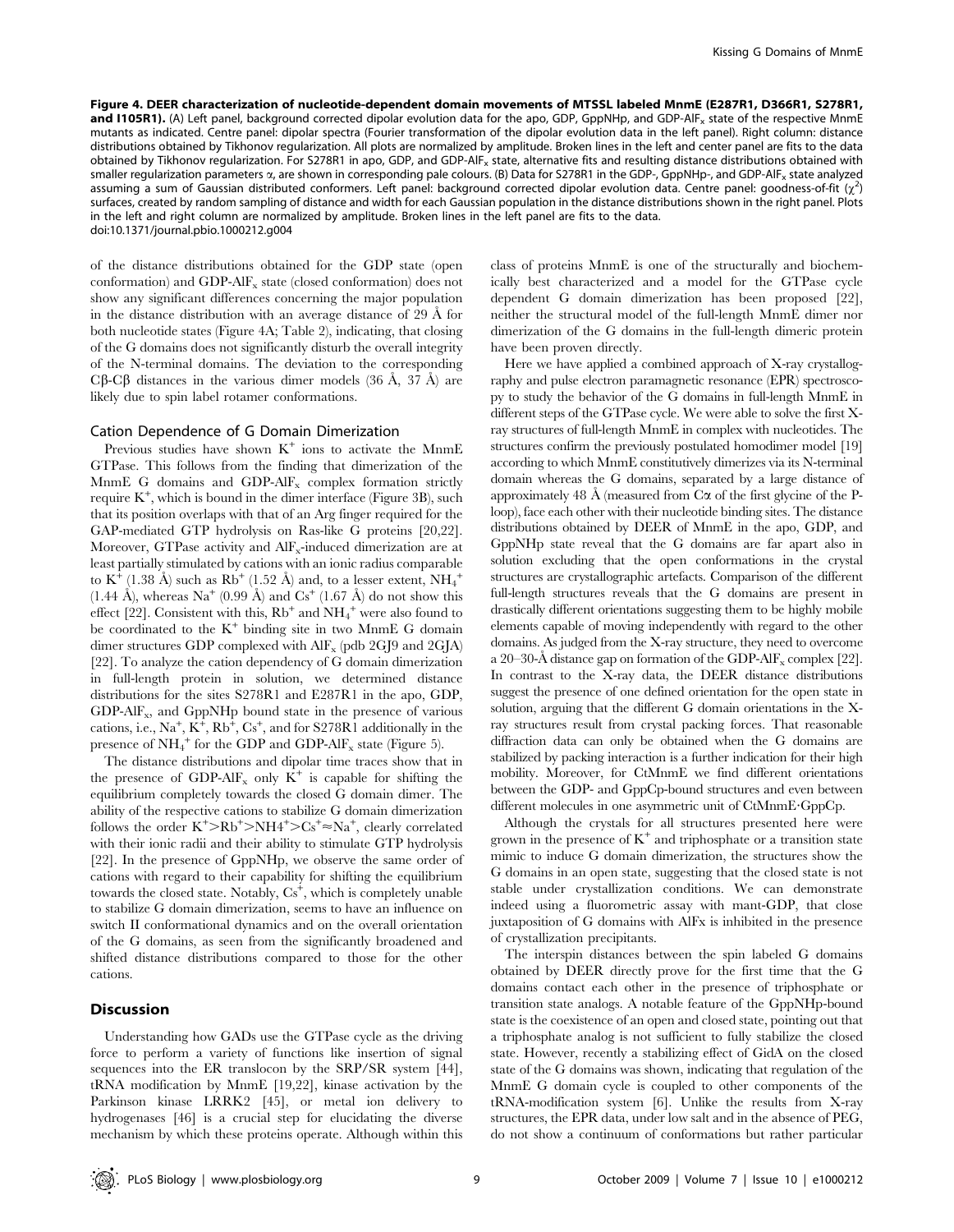

Figure 5. Cation dependency of DEER distance distributions, for MnmE mutants S278R1 (left) and E287R1 (right). For each mutant, the left column shows the background corrected dipolar evolution data and the fit obtained by Tikhonov regularization (broken line) and the right column the corresponding distance distribution. The evolution data and the respective distance distributions are colored according to the cation present in the experiment (red, Na<sup>+</sup>; black, K<sup>+</sup>; blue, Rb<sup>+</sup>; green, Cs<sup>+</sup>; and pale green, NH<sub>4</sub>+ [only for S278R1, GDP, and GDP-AlF<sub>x</sub>]). The area under the distance distribution corresponds to the number of interacting spins, derived from the modulation amplitude of the background corrected dipolar evolution data. doi:10.1371/journal.pbio.1000212.g005

conformations in the open and closed state not observable in the Xray experiment. We further show that only the presence of GDP,  $\text{AlF}_x$  and  $\text{K}^+$  is capable of stabilizing the closed state, and that this effect is specific, since the effect is absent with  $Na<sup>+</sup>$  and  $Cs<sup>+</sup>$  and is smaller with similar size cations such as  $Rb^+$  and  $NH_4^+$ .

In summary, we were able to directly demonstrate the conformational changes MnmE was suggested to undergo during its GTPase cycle [6,19,22,39,47]. Dimerization of the MnmE G domains is accompanied by large domain movements of up to 20  $\AA$ from the open to the closed state, which is an apparently unique feature of MnmE with regard to other GADs, suggestive for a functional or regulatory coupling of these domain movements to the tRNA-modification reaction. For the architecturally similar Roc-COR tandem (see above), the G domains in the nucleotide free state are already in close proximity [35], rendering similar extensive domain rearrangements unlikely. Yet such drastic rearrangements are not untypical for NTPases, as for example Hsp90, which constitutively dimerizes via its C-terminal domain, undergoes dramatic domain movements during its ATPase cycle involving juxtaposition of its N-domains in the triphosphate state [48,49].

MnmE forms a heterotetrameric complex with GidA [50], which is stabilized in the triphosphate state [6,39], and tRNA modification was suggested to be exerted by this complex rather than by the individual proteins [5,50], which was recently proven by an in vitro modification assay [6]. Furthermore active GTPturnover rather than simple GTP-binding was shown to be essential for the modification reaction [6,47] and in particular, nucleotide dependent G domain dimerization is tightly coupled to the tRNA-modification process both in vitro and in vivo [6]. According to a proposed reaction mechanism, the reaction itself does not require energy, but rather comprises several steps at presumably different, spatially separated active sites, requiring tight regulation [19,39]. We thus speculate that G domain dimerization during GTP hydrolysis is required for orchestration of the multistep tRNA-modification reaction [6]. The exact link between G domain dimerization, GTP hydrolysis, conformational changes, and tRNA modification is focus of current investigations.

# Materials and Methods

## Proteins

C. tepidum and Nostoc sp. 7120 MnmE (CtMnmE, NoMnmE) were cloned into pET14b (Novagene) and expressed as N-terminal His-tagged proteins in Escherichia coli BL21-DE3. Cells were lysed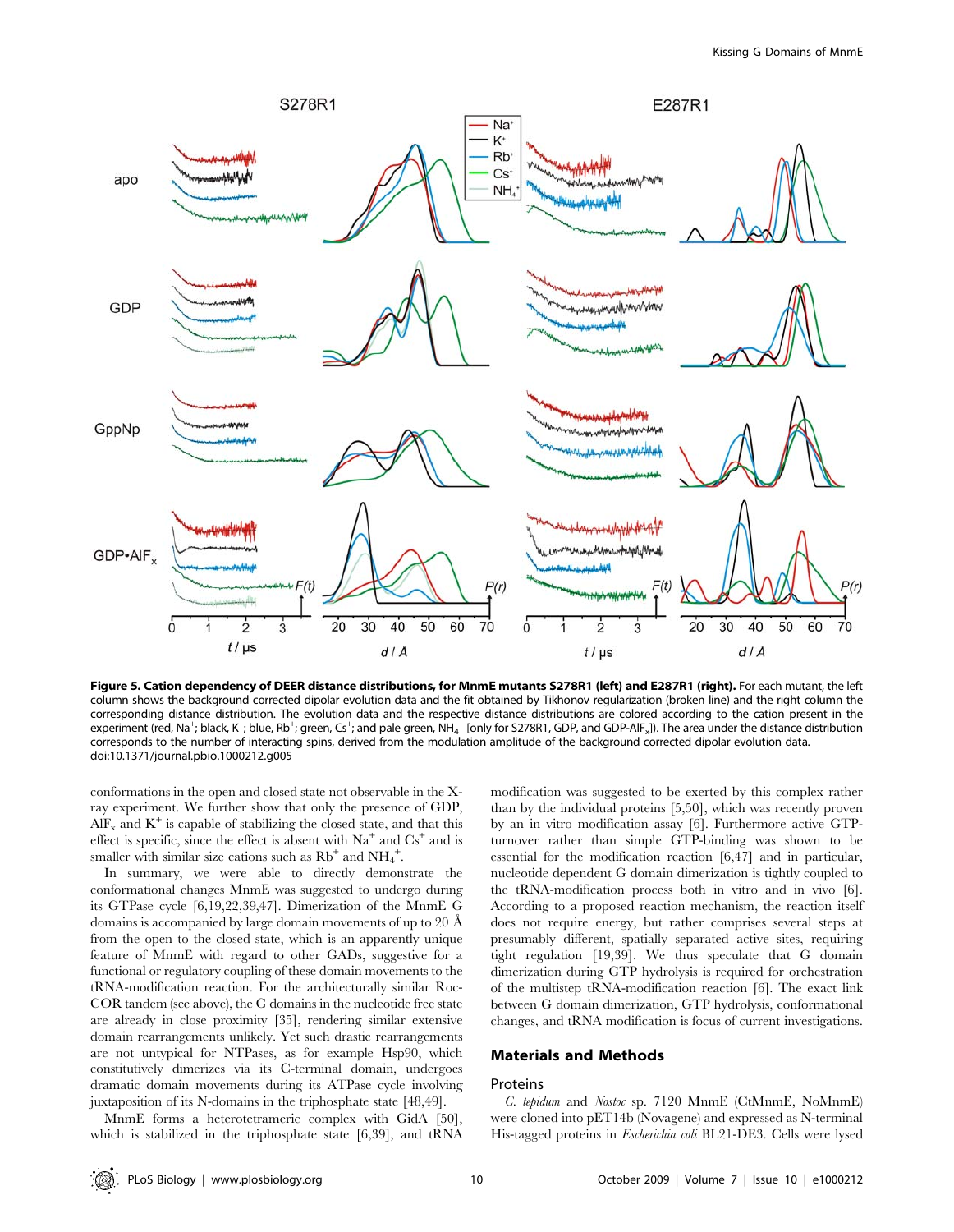in 50 mM Tris (pH 7.5), 100 mM NaCl, 5 mM  $MgCl<sub>2</sub>$  (= buffer A) with 20 mM imidazole, 5 mM  $\beta$ -mercaptoethanol, 150  $\mu$ M PMSF, and the proteins were purified by Ni-NTA, thrombincleavage of the His-Tag, and gel filtration on Superdex 200 in buffer A with 5 mM dithioerythritol (DTE). Cloning, expression, and purification of E. coli MnmE and mutants and preparation of nucleotide-free MnmE was carried out as described elsewhere [39].

# Crystallography

Crystals were obtained by hanging-drop vapour diffusion. For CtMnmE·GDP crystals, 1  $\mu$ l each of 50 mg/ml protein in 50 mM Tris (pH 7.5), 100 mM KCl, 5 mM  $MgCl<sub>2</sub>$ , 5 mM DTE (buffer B) plus 5 mM GDP, 5 mM AlCl<sub>3</sub>, 50 mM NaF, and precipitant (100 mM Tris-HCl [pH 8.5], 2.250 M NaCl, 15% [w/v] PEG 6000) were mixed. After 3 d the reservoir was changed to 100 mM Tris-HCl (pH 8.5), 2.250 M NaCl, 30% PEG 6000, and equilibrated for 2 more days. Crystals were soaked with precipitant supplemented with 12% glycerol and 5 mM 5-F-THF for 30 min and flash-frozen in liquid nitrogen. For NoMnmE·GDP, 1 µl of 20 mg/ml protein in buffer B with 5 mM GDP, 5 mM AlCl<sub>3</sub>, 50 mM NaF, and precipitant (100 mM Tris [pH 7.5], 22% [w/v] PEG 550 MME,  $10 \text{ mM ZnSO}_4$ ) were mixed and grown at  $20^{\circ}\text{C}$ . After 2 d crystals were cryo-dipped into reservoir solution with 28% (w/v) PEG 550 MME and flash-frozen into liquid nitrogen. For CtMnmE?GppCp,

40 mg/ml nucleotide free protein in buffer B with 5 mM GppCp was mixed (1:1) with 100 mM MES, 46 mM NaOH, 12% PEG 4000, 40 mM NaCl, and crystals were grown at  $20^{\circ}$ C. After 2–3 d, crystals were flash-frozen in reservoir containing 20% glycerol. All datasets were collected at 100 K on beamline PX2 (SLS, Villingen) at wavelengths of 0.98003, 0.9796, and 1.28186 Å (Zn<sup>2+</sup>-edge) for CtMnmE?GDP, CtMnmE?GppCp, and NoMnmE?GDP, respectively. All datasets were processed, indexed, and scaled with XDS [51].

Initial phases were obtained by molecular replacement with the N-terminal and the helical domain of T. maritima MnmE (pdb 1XZP) with MOLREP [52]. Coot [53] and REFMAC [54,55] were used for model building and translation, libration, screw rotation (TLS)-refinement including NCS restraints and NCSaveraged maps in the case of CtMnmE?GppCp. Crystallographic simulated annealing of models was carried out with CNS [56]. Structural representations were prepared with pymol (www.pymol. org). For NoMnmE.GDP,  $\text{Zn}^{2+}$  atom positions were located by their anomalous signal. For CtMnmE?GppCp, a positive peak in the  $F_O-F_C$ -map close to the  $\beta$ - and  $\gamma$ -phosphate in the nucleotide binding site of G domain A was assigned to  $Mg^{2+}$ , on the basis of its position at the usual  $Mg^{2+}$ -site in G protein structures. Structures were analyzed by PROCHECK [57] revealing for all three structures 100% of torsion angles within the allowed Ramachandran regions. Data collection and refinement statistics are listed in Table 3. Structures were aligned with coot [53] and

Table 3. Data collection and refinement statistics.

| Name                              | CtMnmE GDP <sup>a</sup>      | CtMnmE GppCp <sup>a</sup>      | NoMnmE GDP <sup>a</sup>      |  |  |  |
|-----------------------------------|------------------------------|--------------------------------|------------------------------|--|--|--|
| Pdb-code                          | 3GEE                         | 3GEI                           | 3GEH                         |  |  |  |
| Data collection                   |                              |                                |                              |  |  |  |
| Dataset type                      | <b>Native</b>                | Native                         | Native                       |  |  |  |
| Space group                       | I4(1)22                      | C222(1)                        | P4(3)2(1)2                   |  |  |  |
| Cell dimensions                   |                              |                                |                              |  |  |  |
| $A, b, c (\mathbf{A})$            | 130.804, 130.804, 200.611    | 139.882, 224.572, 156.788      | 124.279, 124.279, 174.701    |  |  |  |
| $\alpha$ , $\beta$ , $\gamma$ (°) | 90.0, 90.0, 90.0             | 90.0, 90.0, 90.0               | 90.0, 90.0, 90.0             |  |  |  |
| Resolution (Å)                    | $20.00 - 2.95$ (3.00 - 2.95) | $20.00 - 3.40$ (3.42 - 3.40)   | $20.00 - 3.20$ (3.30 - 3.20) |  |  |  |
| $R_{\text{merge}}$                | 7.7(71.7)                    | 12.9 (65.4)                    | 12.7(48.5)                   |  |  |  |
| $1/\sigma$                        | 24.49 (2.39)                 | 12.13 (2.02)                   | 8.61(2.18)                   |  |  |  |
| Completeness (%)                  | 98.9 (99.7)                  | 99.2 (100.0)                   | 99.4 (99.9)                  |  |  |  |
| Redundancy                        | 7.16 (7.28)                  | 7.45(7.61)                     | 7.78 (8.03)                  |  |  |  |
| Refinement                        |                              |                                |                              |  |  |  |
| Resolution (Å)                    | $19.90 - 2.95$ (3.03 - 2.95) | $19.94 - 3.40$ $(3.49 - 3.40)$ | $20.00 - 3.20$ (3.28 - 3.20) |  |  |  |
| $n$ Reflections                   | 17,528                       | 32,320                         | 21,913                       |  |  |  |
| $R_{work}/R_{free}$               | 0.23/0.27                    | 0.24/0.27                      | 0.24/0.27                    |  |  |  |
| n Atoms                           | 3,321                        | 8,780                          | 3,428                        |  |  |  |
| Protein                           | 3,259                        | 8,715                          | 3,364                        |  |  |  |
| Ligand/Ion                        | 62                           | 65                             | 64                           |  |  |  |
| B-factors $(\AA^2)$               | 106.21                       | 123.56                         | 52.69                        |  |  |  |
| Protein                           | 105.96                       | 124.35                         | 51.85                        |  |  |  |
| Ligand/Ion                        | 115.84                       | 164.78                         | 97.10                        |  |  |  |
| Root mean square deviations       |                              |                                |                              |  |  |  |
| Bond lengths (Å)                  | 0.006                        | 0.008                          | 0.007                        |  |  |  |
| Bond angles (°)                   | 1.147                        | 1.198                          | 1.185                        |  |  |  |

Values in parentheses are for the highest-resolution shell.

a Data from one crystal.

doi:10.1371/journal.pbio.1000212.t003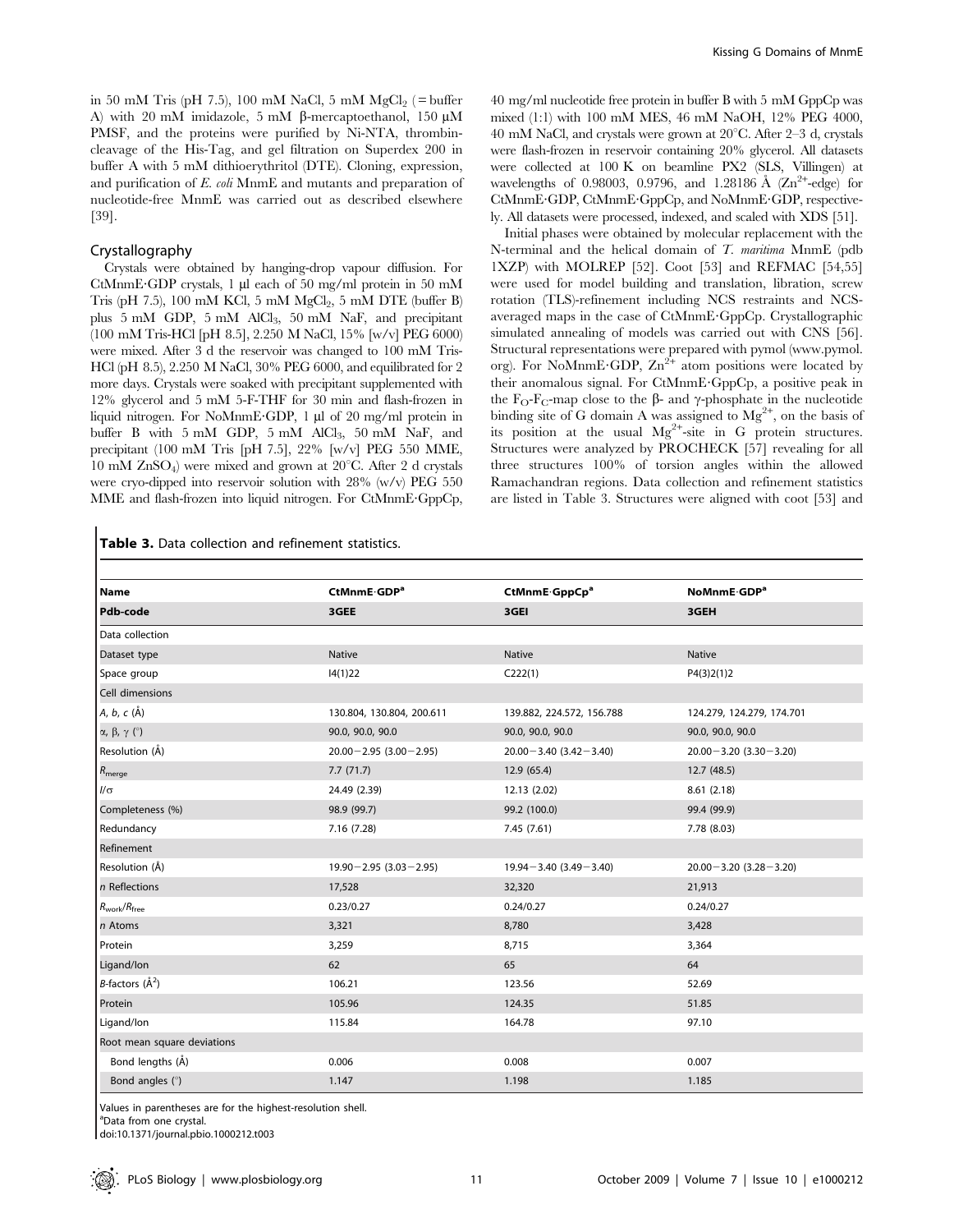Superpose of the CCP4-package [54]. Crystal contact areas were calculated using the PROTORP server [58].

# Fluorometric Detection of AlF<sub>x</sub>-Complex Formation

10  $\mu$ M of nucleotide-free E. coli MnmE loaded with 0.5  $\mu$ M of mGDP were incubated in 50 mM TriS-HCl (pH 7.5), 100 mM KCl (or NaCl),  $5 \text{ mM } MgCl_2$ ,  $10 \text{ mM } NaF$  with or without the precipitants 15% PEG 6000, 2,250 mM NaCl, or both or 22% PEG 550 MME at 20°C. The fluorescence of mGDP bound to MnmE, excited at 366 nm and detected at 450 nm, was monitored over time in a Fluoromax 2 spectralfluorimeter (Spex Industries). To initiate  $\text{AlF}_x$ -complex formation, 1 mM  $\text{AlCl}_3$  was added and the fluorescence was continuously monitored. For analysis, fluorescence amplitudes were normalized to the amplitude before addition of AlCl<sub>3</sub>.

## Spin Labeling

Purified, nucleotide-free Cys-mutants of E. coli MnmE-C451S (Table 2) were pretreated with DTE  $(4^{\circ}C)$ . After removal of DTE protein solutions were incubated with 1–5 mM MTSSL (Toronto Research, Alexis) for 16 h  $(4^{\circ}C)$ . Excess MTSSL was removed by gel filtration. Labeling efficiencies have been determined to be  $>80\%$  in all cases.

## Steady State GTPase Measurements

GTPase reactions were started by adding  $0.5 \mu M$  of wild type or mutant MTSSL-labeled or nonlabelled MnmE protein to 186 µM of GTP in 50 mM Tris-HCl (pH 7.5), 100 mM KCl, 5 mM MgCl<sub>2</sub>, and performed at  $20^{\circ}$ C. At time points 0, 1, 2, 3, 5, 7, and 10 min aliquots were taken and analyzed for their nucleotide content by HPLC as described elsewhere [22]. For comparison,  $v<sub>app</sub>$  was determined as the absolute value of the slope of a linear fit of GTP consumption over time, normalized to the total amount of enzyme for a range in which 10% of initial GTP was consumed.

## Pulse EPR Measurements

Pulse EPR experiments (DEER) were accomplished at X-band frequencies (9.3–9.4 GHz) with a Bruker Elexsys 580 spectrometer equipped with a Bruker Flexline split-ring resonator ER 4118X-MS3 and a continuous flow helium cryostat (ESR900, Oxford Instruments) controlled by an Oxford Intelligent temperature controller ITC 503S. Buffer conditions for the EPR experiments were 200–500 µM protein in 100 mM KCl (or NaCl, RbCl, CsCl, NH<sub>4</sub>Cl), 50 mM Tris-HCl, 5 mM MgCl<sub>2</sub> (pH 7.4) with 5%  $(v/v)$ ethylene glycol (for  $H_2O$  buffer) or 12.5% (v/v) glycerol-d<sub>8</sub> (for D2O buffer), and 1 mM GDP, 1 mM GppNHp or 1 mM GDP, 1 mM AlCl3, 10 mM NaF, respectively.

All measurements were performed using the four-pulse DEER sequence:  $\pi/2(v_{obs}) - \tau_1 - \pi(v_{obs}) - t' - \pi(v_{pump}) - (\tau_1 + \tau_2 - t')$  $-\pi(v_{obs})$  -  $\tau_2$  - echo [59]. A two-step phase cycling (+  $\langle x \rangle$ , - $\langle x \rangle$  was performed on  $\pi/2(v_{obs})$ . Time t' is varied, whereas  $\tau_1$  and  $\tau_2$  are kept constant, and the dipolar evolution time is given by  $t = t' - \tau_1$ . Data were analyzed only for  $t > 0$ . The resonator was overcoupled to Q~100; the pump frequency  $\upsilon_{\text{pump}}$  was set to the center of the resonator dip and coincided with the maximum of the nitroxide EPR spectrum, whereas the observer frequency  $v_{obs}$ was 65 MHz higher, coinciding with the low field local maximum of the spectrum. All measurements were performed at a temperature of 50 K with observer pulse lengths of 16 ns for  $\pi/$ 2 and 32 ns for  $\pi$  pulses and a pump pulse length of 12 ns. Proton modulation was averaged by adding traces at eight different  $\tau_1$ values, starting at  $\tau_{1,0}$  = 200 ns and incrementing by  $\Delta \tau_1$  = 8 ns. For proteins in  $D_2O$  buffer with deuterated glycerol used for their

effect on the phase relaxation, corresponding values were  $\tau_{1,0}$  = 400 ns and  $\Delta \tau_1$  = 56 ns. Data points were collected in 8-ns time steps or, if the absence of fractions in the distance distribution below an appropriate threshold was checked experimentally, in 16- or 32-ns time steps. The total measurement time for each sample was 4–24 h. Analysis of the data was performed with DeerAnalysis2006.1/2008 [60]. Additionally, the data was fitted assuming a sum of Gaussian distributed conformers utilizing the program DEFit 3.9 [41], which employs a Monte Carlo/ SIMPLEX algorithm to find a distance distribution to which the corresponding dipolar evolution function represents the best fit to the experimental data.

## Accession Codes

Protein Data Bank (PDB) (http://www.rcsb.org/pdb): Coordinates und structure factors have been deposited with accession codes 3GEE (CtMnmE?GDP), 3GEI (CtMnmE?GppCp), and 3GEH (NoMnmE?GDP).

## Supporting Information

Figure S1 Ligand binding in MnmE X-ray structures. Protein backbones are displayed as ribbons with the N-terminal domain, helical domain, and G domain colored in blue, green, and white, respectively. Ligands are shown as stick models, metal ions as blue spheres, and electron density maps as meshes. (A) Stereo image of the N-terminal domains of NoMnmE?GDP with the two bound 5-F-THF molecules and the  $2F_O-F_C$ -map contoured at  $2\sigma$  around the 5-F-THFs. (B) N-terminal domains of CtMnmE?GDP with the two bound 5-F-THF molecules and the  $2F_O-F_C$ -map contoured at  $2\sigma$  around the 5-F-THFs. (C–E) The bound nucleotide in the G domain of the structures CtMnmE?GDP (C), NoMnmE?GDP (D), and CtMnmE?GppCp (E) with the P-loop, the G-4-, and the G-5-mofiv [42] highlighted in red and with the nucleotide- $F_{\text{O}}-F_{\text{C}}$ -omit-maps as green meshes, contoured at  $3\sigma$  (C, E) and  $4\sigma$  (D). (C) GDP-bound to CtMnmE. (D) GDP bound to NoMnmE with the  $Zn^{2+}$ -ion and its anomalous map contoured at  $3\sigma$  (purple mesh). (E) GppCp bound to CtMnmE. Additionally the  $F_{O} - F_{C}$ -map at the  $\beta$ - and  $\gamma$ -phosphate calculated after fitting in GppCp, contoured at  $2.5\sigma$  (purple mesh) is shown. On the basis of structural knowledge of the nucleotide binding site of G proteins, this peak in the  $F_O-F_C$ -map was assigned to  $Mg^{2+}$ .

Found at: doi:10.1371/journal.pbio.1000212.s001 (6.11 MB TIF)

Figure S2 Fluorometric assessment of G domain dimerization upon  $\text{AlF}_x$ -complex formation in the presence of precipitants used for crystallization. Normalized fluorescence amplitudes as a functions of time of the fluorescence labeled GDP analogon mGDP bound to MnmE in the presence of  $K^+$  as positive control (red curve) or  $Na<sup>+</sup>$  as negative control (black curve) and NaF plus the respective precipitants together with  $K^+$ , as indicated. At the beginning of the gap in the time traces,  $AICI<sub>3</sub>$  was added to initiate AlFx-complex formation and G domain dimerization, which only occurs in the presence of  $K^+$  and leads to an increase in fluorescence and which is impaired in the presence of various precipitants and  $K^+$  or when  $K^+$  is replaced by Na<sup>+</sup> .

Found at: doi:10.1371/journal.pbio.1000212.s002 (1.29 MB TIF)

Figure S3 Different orientations of the G domains. Superimposition of the five available MnmE homodimer structures CtMnmE?GDP, NoMnmE?GDP, CtMnmE?GppCp dimer A and dimer B, T. maritima MnmE dimer model generated with pdb 1XZP (TmMnmE) in ribbon representation with the N-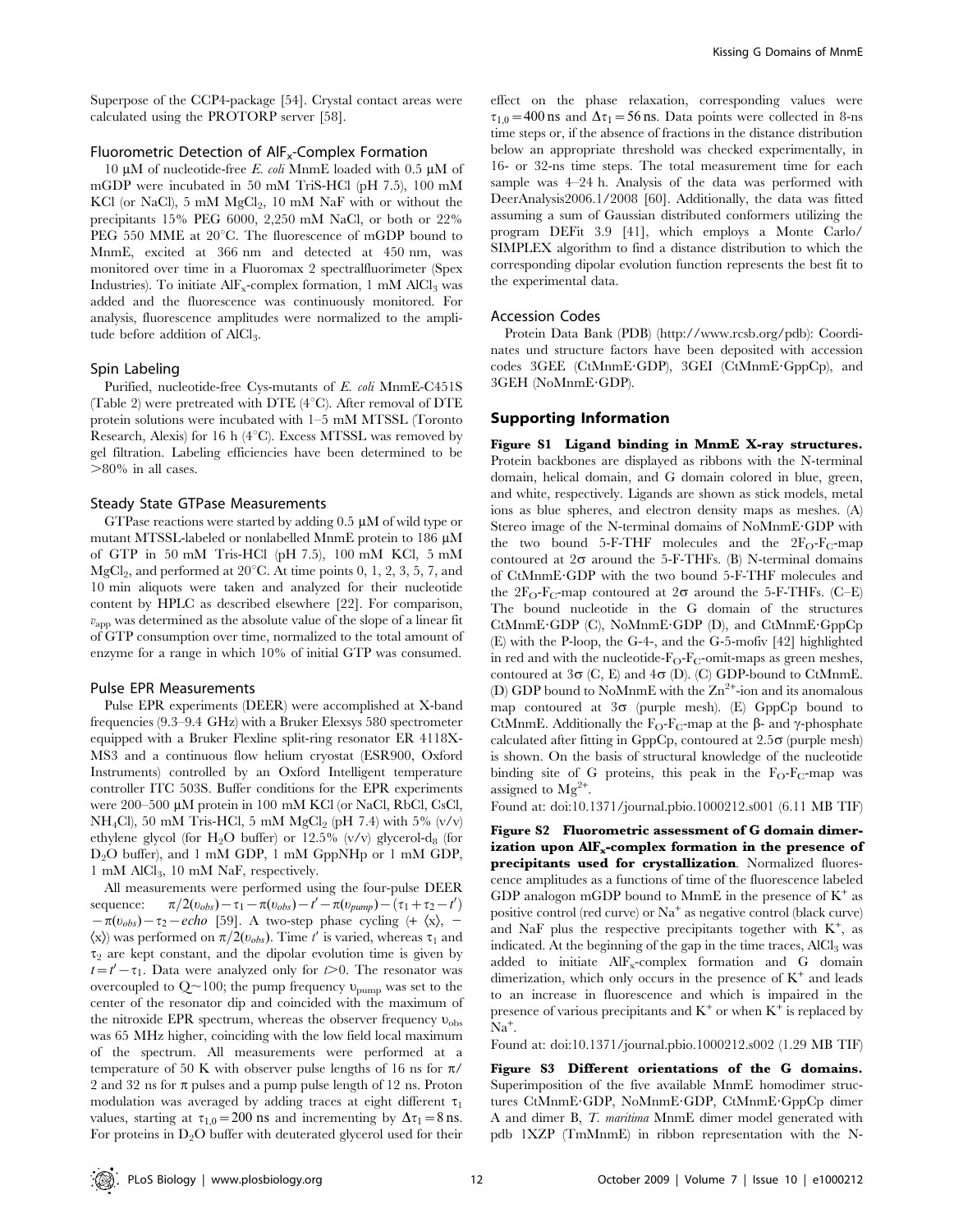terminal and helical domains in grey and the G domains (G A, G B) colored according to legend.

Found at: doi:10.1371/journal.pbio.1000212.s003 (5.16 MB TIF)

Figure S4 Stabilization of the G domains by crystal contacts. (A) Section of the crystal lattice of NoMnmE?GDP with close-up inset of the  $Zn^{2+}$ -ion involved in crystal packing. In the crystal packing interface of the G domain to the symmetry related molecule, a  $\text{Zn}^{2+}$ -ion (shown as grey sphere with its anomalous density contoured at 3  $\sigma$  displayed as green mesh), is complexed by side chain residues (shown as sticks) of the G domain and the helical domain of the symmetry related molecule. MnmE molecules are displayed as ribbon models in different colors. (B) Section of the crystal lattice of CtMnmE?GDP with MnmE molecules displayed as ribbon models in different colors. Two MnmE dimers are packed upside-down on each other with a toothing arrangement of the G domains.

Found at: doi:10.1371/journal.pbio.1000212.s004 (4.25 MB TIF)

Table S1 Rates  $v_{\rm app}$  of K<sup>+</sup>-stimulated GTP-hydrolysis for wild-type MnmE, nonlabelled and MTSSL-labelled (denoted with R1) mutant MnmE proteins.

Found at: doi:10.1371/journal.pbio.1000212.s005 (0.03 MB DOC)

Video S1 The mobile MnmE G domains. The video shows sequentially the superimposed five available MnmE homodimer structures CtMnmE?GDP, NoMnmE?GDP, CtMnmE?GppCp dimers of molecules A and B, T. maritima MnmE dimer model generated with pdb 1XZP (TmMnmE) in ribbon representation

## References

- 1. Iwata-Reuyl D (2008) An embarrassment of riches: the enzymology of RNA modification. Curr Opin Chem Biol 12: 126–133.
- 2. Sprinzl M, Vassilenko KS (2005) Compilation of tRNA sequences and sequences of tRNA genes. Nucleic Acids Res 33: D139–D140.
- 3. Agris PF, Vendeix FA, Graham WD (2007) tRNA's wobble decoding of the genome: 40 years of modification. J Mol Biol 366: 1–13.
- 4. Elseviers D, Petrullo LA, Gallagher PJ (1984) Novel E. coli mutants deficient in biosynthesis of 5-methylaminomethyl-2-thiouridine. Nucleic Acids Res 12: 3521–3534.
- 5. Bregeon D, Colot V, Radman M, Taddei F (2001) Translational misreading: a tRNA modification counteracts a +2 ribosomal frameshift. Genes Dev 15: 2295–2306.
- 6. Meyer S, Wittinghofer A, Versees W (2009) G-domain dimerization orchestrates the tRNA wobble modification reaction in the MnmE/GidA complex. J Mol Biol 392: 910–922.
- 7. Yarian C, Townsend H, Czestkowski W, Sochacka E, Malkiewicz AJ, et al. (2002) Accurate translation of the genetic code depends on tRNA modified nucleosides. J Biol Chem 277: 16391–16395.
- 8. Sakamoto K, Kawai G, Watanabe S, Niimi T, Hayashi N, et al. (1996) NMR studies of the effects of the 5'-phosphate group on conformational properties of 5-methylaminomethyluridine found in the first position of the anticodon of Escherichia coli tRNA(Arg)4. Biochemistry 35: 6533–6538.
- 9. Agris PF, Sierzputowskagracz H, Smith W, Malkiewicz A, Sochacka E, et al. (1992) Thiolation of uridine carbon-2 restricts the motional dynamics of the transfer-rna wobble position nucleoside. J Am Chem Soc 114: 2652–2656.
- 10. Yokoyama S, Nishimura S (1995) Modified nucleosides and codon recognition. Soll D, RajBhandary UL, eds. tRNA: structure, biosynthesis and function. Washington (D.C.): American Society for Microbiology. pp 207–223.
- 11. Gustilo EM, Vendeix FA, Agris PF (2008) tRNA's modifications bring order to gene expression. Curr Opin Microbiol 11: 134–140.
- 12. Decoster E, Vassal A, Faye G (1993) Mss1, a nuclear-encoded mitochondrial gtpase involved in the expression of cox1 subunit of cytochrome-c-oxidase. J Mol Biol 232: 79–88.
- 13. Colby G, Wu M, Tzagoloff A (1998) MTO1 codes for a mitochondrial protein required for respiration in paromomycin-resistant mutants of Saccharomyces cerevisiae. J Biol Chem 273: 27945–27952.
- 14. Li X, Guan MX (2002) A human mitochondrial GTP binding protein related to tRNA modification may modulate phenotypic expression of the deafnessassociated mitochondrial 12S rRNA mutation. Mol Cell Biol 22: 7701–7711.
- 15. Li X, Li R, Lin X, Guan MX (2002) Isolation and characterization of the putative nuclear modifier gene MTO1 involved in the pathogenesis of deafnessassociated mitochondrial 12 S rRNA A1555G mutation. J Biol Chem 277: 27256–27264.

with the N-terminal domains in blue, the helical domains in green and the G domains in red. The sequence in the video is: CtMnmE?GDP, CtMnmE?GppCp dimer A, CtMnmE?GppCp dimer B, TmMnmE, NoMnmE?GDP, TmMnmE, CtMnmE?GppCp dimer B, CtMnmE?GppCp dimer A. The video player may be set to playmode ''infinite loop.''

Found at: doi:10.1371/journal.pbio.1000212.s006 (1.93 MB MOV)

## Acknowledgments

SM thanks I. Vetter and A. Scrima for valuable advice on the structural refinement, W. Versées for meaningful discussions, and the X-ray community of the Max-Planck-Institute of Molecular Physiology for data collection. We gratefully acknowledge P. Stege and C. Koerner for excellent technical assistance.

# Author Contributions

The author(s) have made the following declarations about their contributions: Conceived and designed the experiments: JPK AW. Performed the experiments: SM SB AK JPK. Analyzed the data: SM SB JPK AW. Contributed reagents/materials/analysis tools: HJS. Wrote the paper: SM SB HJS JPK AW. Performed the protein preparations and biochemical experiments, performed the crystallization experiments, X-ray data analysis, and solving of the X-ray structures: SM. Performed and analyzed the EPR experiments: SB JPK. Designed the mutants: SM AK JPK. Provided the EPR equipment: H-JS. Performed the protein preparations and biochemical experiments: AK.

- 16. Suzuki T, Suzuki T, Wada T, Saigo K, Watanabe K (2002) Taurine as a constituent of mitochondrial tRNAs: new insights into the functions of taurine and human mitochondrial diseases. EMBO J 21: 6581–6589.
- 17. Villarroya M, Prado S, Esteve JM, Soriano MA, Aguado C, et al. (2008) Characterization of human GTPBP3, a GTP-binding protein involved in mitochondrial tRNA modification. Mol Cell Biol 28: 7514–7531.
- 18. Bykhovskaya Y, Mengesha E, Wang D, Yang H, Estivill X, et al. (2004) Phenotype of non-syndromic deafness associated with the mitochondrial A1555G mutation is modulated by mitochondrial RNA modifying enzymes MTO1 and GTPBP3. Mol Genet Metab 83: 199–206.
- 19. Scrima A, Vetter IR, Armengod ME, Wittinghofer A (2005) The structure of the TrmE GTP-binding protein and its implications for tRNA modification. EMBO J 24: 23–33.
- 20. Vetter IR, Wittinghofer A (2001) The guanine nucleotide-binding switch in three dimensions. Science 294: 1299–1304.
- 21. Bos JL, Rehmann H, Wittinghofer A (2007) GEFs and GAPs: critical elements in the control of small G proteins. Cell 129: 865–877.
- 22. Scrima A, Wittinghofer A (2006) Dimerisation-dependent GTPase reaction of MnmE: how potassium acts as GTPase-activating element. EMBO J 25: 2940–2951.
- 23. Cabedo H, Macian F, Villarroya M, Escudero JC, Martinez-Vicente M, et al. (1999) The Escherichia coli trmE (mnmE) gene, involved in tRNA modification, codes for an evolutionarily conserved GTPase with unusual biochemical properties. EMBO J 18: 7063–7076.
- 24. Yamanaka K, Hwang J, Inouye M (2000) Characterization of GTPase activity of TrmE, a member of a novel GTPase superfamily, from Thermotoga maritima. J Bacteriol 182: 7078–7082.
- 25. Wittinghofer A (1997) Signaling mechanistics: aluminum fluoride for molecule of the year. Curr Biol 7: R682–R685.
- 26. Gasper R, Meyer S, Gotthardt K, Sirajuddin M, Wittinghofer A (2009) It takes two to tango: regulation of G proteins by dimerization. Nat Rev Mol Cell Biol 10: 423–429.
- 27. Focia PJ, Shepotinovskaya IV, Seidler JA, Freymann DM (2004) Heterodimeric GTPase core of the SRP targeting complex. Science 303: 373–377.
- 28. Egea PF, Shan SO, Napetschnig J, Savage DF, Walter P, et al. (2004) Substrate twinning activates the signal recognition particle and its receptor. Nature 427: 215–221.
- 29. Gasper R, Scrima A, Wittinghofer A (2006) Structural insights into HypB, a GTPbinding protein that regulates metal binding. J Biol Chem 281: 27492–27502.
- 30. Praefcke GJ, McMahon HT (2004) The dynamin superfamily: universal membrane tubulation and fission molecules? Nat Rev Mol Cell Biol 5: 133–147.
- 31. Ghosh A, Praefcke GJ, Renault L, Wittinghofer A, Herrmann C (2006) How guanylate-binding proteins achieve assembly-stimulated processive cleavage of GTP to GMP. Nature 440: 101–104.